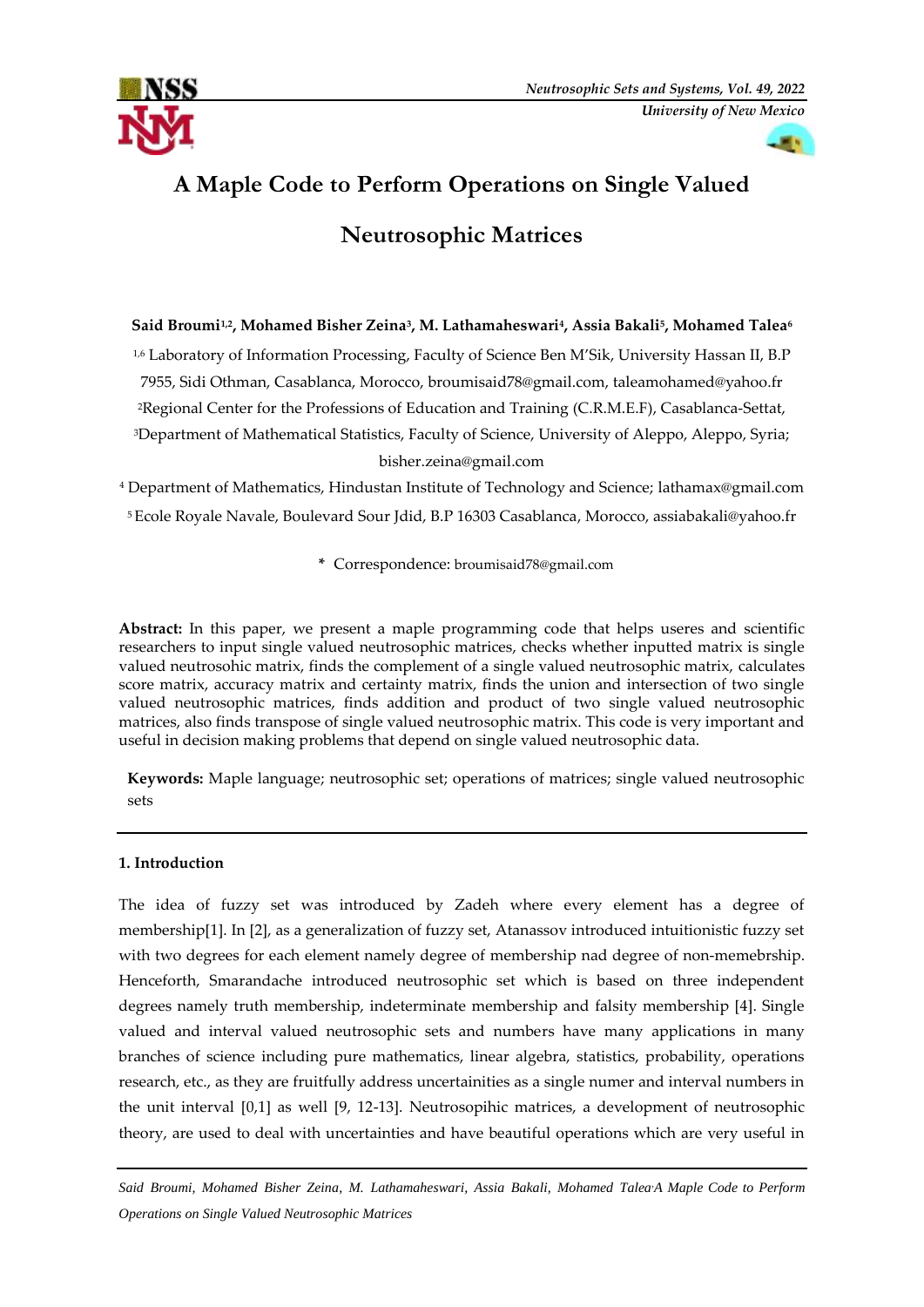decision making [16]. Many researchers have been presented packages and programming codes to deal with single valued neutrosophic numbers. Various engineering and scientific problems can be solved by linear methods, ut non-trivial examples of these problems may require large amounts of memory to represent and even large amounts of computing time to solve. Memory demands of large arrays can be reduced by partitioning those arrays into smaller sections of processing and loading a few of those sections from disk into virtual memory as they are only needed. Using this way, the computation can run smaller and faster in a time-saved environment. Maple contributes, a good prototyping environment for addressing this problem [3]. Resultant matrices can be obtained by using Macaulay2 and Maple [5]. The Maple package called conley has been introduced in [6], to compute connection and C-connection matrices. Some of the definite integrals involving Residue theory has been evaluated using Maple code in [7]. In [8], special types of Maple codes namely Tan method maple code, Tanh method maple code, Sech method maple code, Cot method maple code and Coth method maple code have been introduced. In [10], Maple code of the cubic algorithm has been proposed for obtaining optimized result of multiobjective decision making problem with box constaints. Practical explanation of SCAToolbox is given in [11]. Minimum arc length of an intuitionistic fuzzy hyperpath is determined using Maple in [14]. In [15], some of the new operations on single-valued neutrosophic matrices have been proposed and applied in a decision making problem. A new Python toolbox for single valued neutrosophic matrices has been proposed in [16]. Orthogonal basis for a set of vectors or a matrix using Householder transformations has been constructed where only rational computtaions required with rational output using Maple in [17]. A Maple package for the symbolic computation of Drazin matrices with multivariate transcendental functions has been introduced in [18]. The approximate value of two Taylor series for the real or complex valued functions of a single variable has been obtained using Maple in [19] where the Maple implementation was stable and effective in evaluating blends using linear-cost Horner form. Maple DEtools have been introduced in [20]. A variety of approaches to study formal multivariate power series and univariate polynomials over such series was provided as a multivariate power series. Its implementation based on idle evaluation techniques and takes advantage of Maple aspect for object oriented programming [21]. The determinant and adjoint of neutrosophic matrix have been determined in [22]. Most of the jobs and proofs of Euclidean geometry can easily be carried out without sine and cosine functions and without introducing differential calculus as well. Using Maple, this concept has been accomplished in [23]. Complex neutrosophic soft matrices were introduced and some of the basic operations namely, complement, union and intersection on these matrices have been presented. Also, a novel algorithm has been developed using complex neutrosophic soft matrices and applied in signal processing [24]. Representation of neutrosophic matrices defined over a neutrosophic field using neutrosophic linear transformation between neutrosophic vector spaces and it was concluded that, every neutrosophic matrix can be represented uniquely by a neutrosophic linear transformation [25]. Neutrosophic matrices are widely used to handle with especially computer science problems in which the inputs are neutrosophic numbers. This kind of matrices and its properties have been proposed in [26]. A Maple package has been introduced for

*Said Broumi, Mohamed Bisher Zeina, M. Lathamaheswari, Assia Bakali, Mohamed Talea,A Maple Code to Perform Operations on Single Valued Neutrosophic Matrices*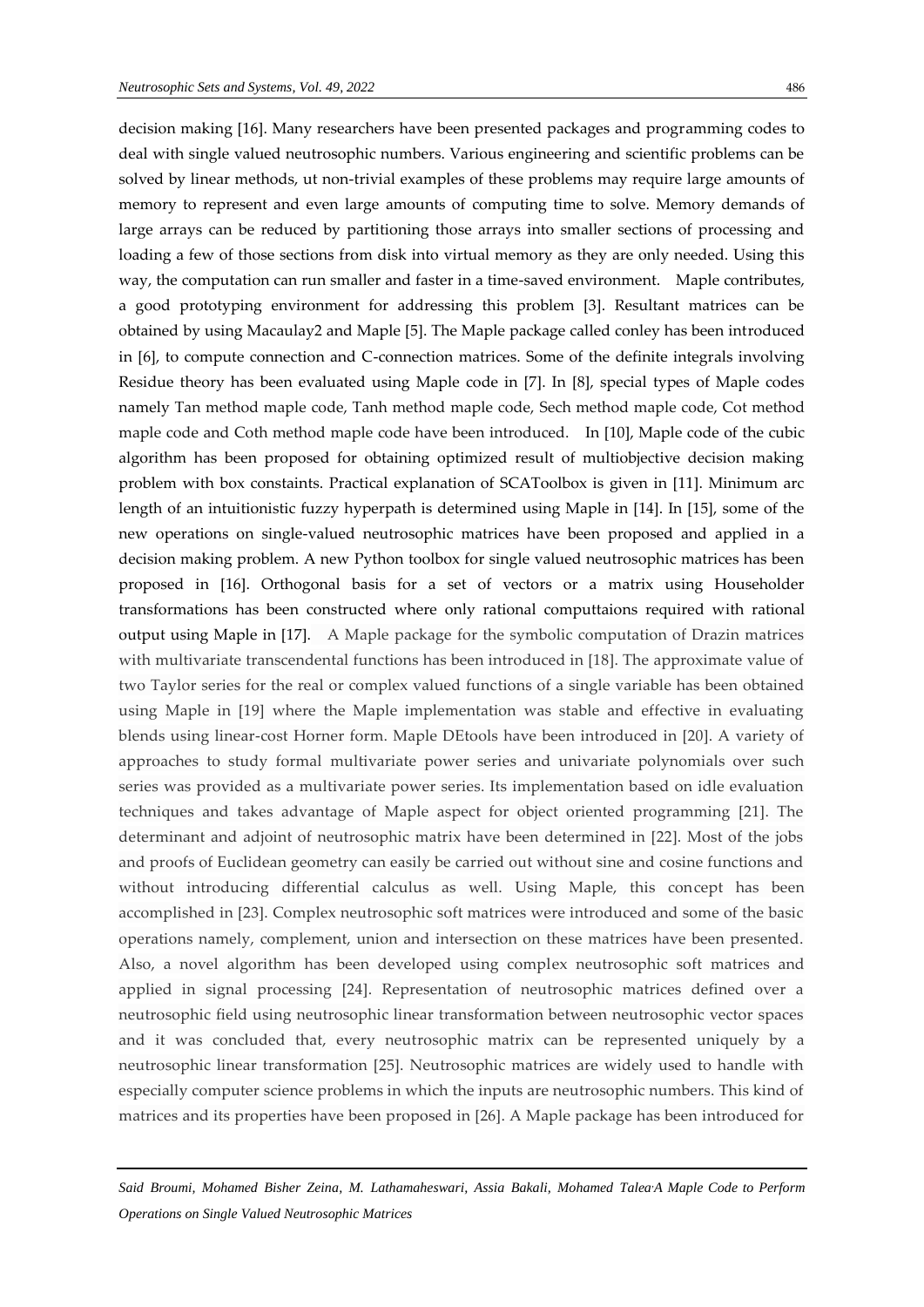performing the operations on single-valued trapezoidal neutrosophic numbers using  $(α, β, γ)$ -cuts [27].The interrelation between the motion parameters and the configuration elements has been investigated by performing 6-degree-of-freedom simulations of the Autorotative flight of Maple seeds [28]. Selected tools offered by Maple and used support contributed by Maplesoft.Inc for professional and modern implementation in the field of scientific computation, modeling and visualizations in economics is mapped in [29]. In this paper, we presented a maple code that deals with single valued neutrosophic matrices which have many applications in various fields of science specially decision making. This code allows users and researchers to do many operations on single valued neutrosophic matrices like addition, product, union, intersection, transpose, etc. The rest of the paper is organized as follows. In section 2, background of single valued neutrosoohic sets and its operations have been presented for better understanding of the present work. In section 3, single valued matrix operatons have been computed using Maple programming. In section 4, conclusion of the present work is given with future directon.

#### **2. Background and Single Valued Neutrosophic Sets**

In this section, we will discuss some definitions regarding neutrosophic sets, single valued neutrosophic sets, the set-theoretic operators on single valued neutrosophic set, which will be used in the rest of the paper. However, for details on the single valued neutrosophic sets, one can see(Smarandache,1998,Wang et al, 2014**,** Zhang et al, 2014).

2.1. *Definition* [4]:Suppose  $\xi$  be an universal set. The neutrosophic set A on the universal set  $\xi$ categorized in to three membership functions called the true  $T_A(x)$ , indeterminate  $I_A(x)$  and false  $F_A(x)$  contained in real standard or non-standard subset of ]-0, 1+[ respectively.

$$
-0 \le \sup T_A(x) + \sup I_A(x) + \sup F_A(x) \le 3 + \tag{1}
$$

*2.2. Definition* [12]:suppose  $\xi$  be a space of points (objects)with a generic element in  $\xi$  denoted by x. A single valued neutrosophic set (SVNS) A in  $\xi$  is characterized by truth-membership function  $T_A$ , indeterminacy-membership function $I_A$ , andfalsity-membershipfunction $F_A$ . Foreachpoint  $x \in \xi$ ,  $T_A(x)$ ,  $I_A(x)$ ,  $F_A(x) \in [0, 1]$ .

$$
A_{\text{SVNS}} = \{ (T_A(x), I_A(x), F_A(x)) : x \in \xi \}
$$
  
with  $0 \le T_A(x) + I_A(x) + F_A(x) \le 3$  (2)

*2.3. Definition* [12] : Suppose two interval valued neutrosophic sets

$$
A_{\text{SVNS}} = \{ \langle T_A(x), I_A(x), F_A(x) \rangle : x \in \xi \}
$$

and

$$
B_{\text{SVNS}} = \{ \langle T_B(x), I_B(x), F_B(x) \rangle : x \in \xi \}
$$

*Said Broumi, Mohamed Bisher Zeina, M. Lathamaheswari, Assia Bakali, Mohamed Talea,A Maple Code to Perform Operations on Single Valued Neutrosophic Matrices*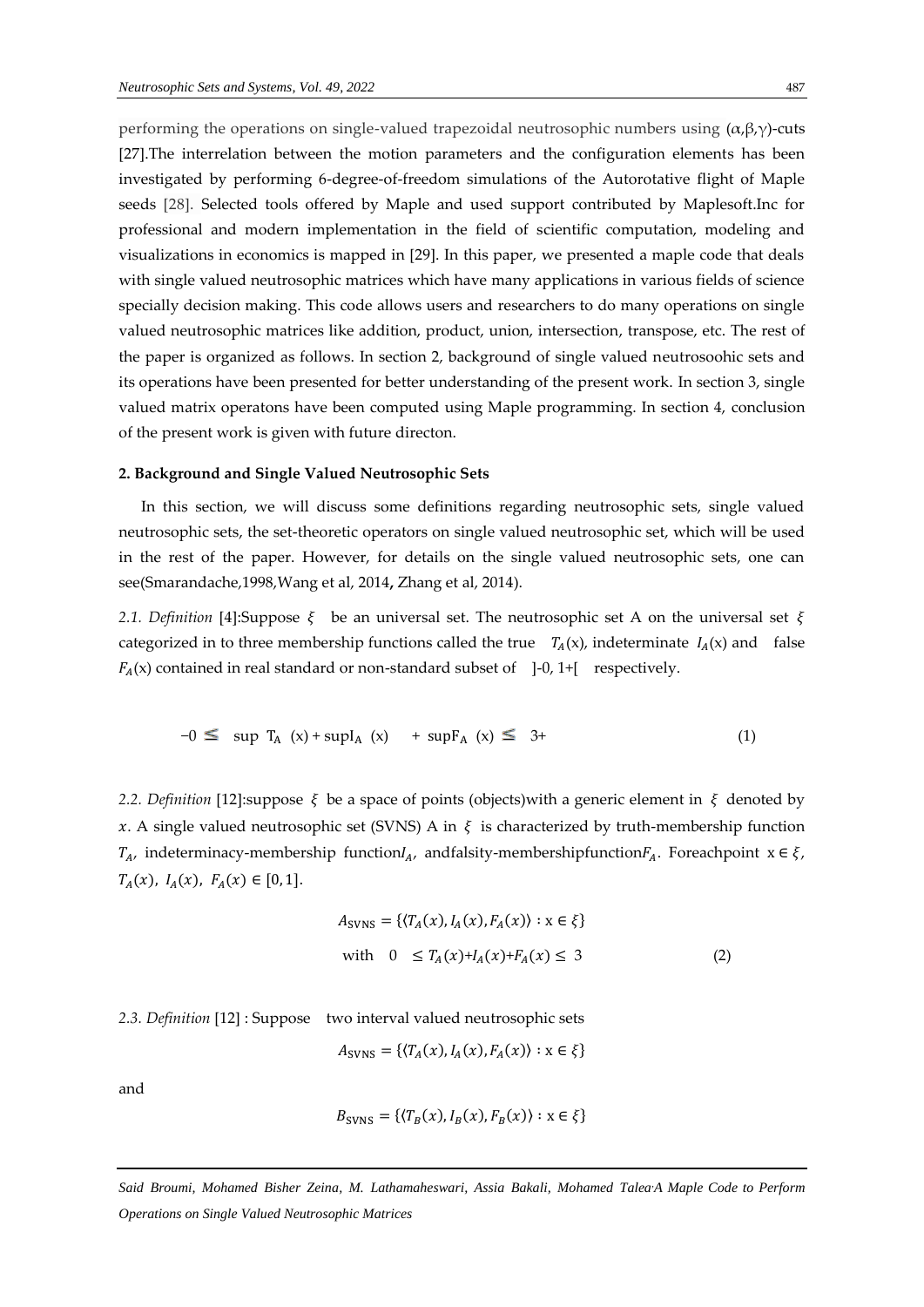the set-theoretic operators on the interval neutrosophic set are defined as follow.

1. An single valued neutrosophic set A is contained in another single valued neutrosophic set B,  $A_{SVNS} \subseteq B_{SVNS}$ , if and only if

$$
T_A(x) \leq T_B(x),
$$

$$
I_A(x) \geq I_B(x),
$$

- $F_A(x) \geq F_B(x)$ , for all  $x \in \xi$ .
- 2. Two singlevalued neutrosophic sets A and B are equal, written as  $A_{\text{SVNS}} =$  $B_{SVNS}$ , if and only if  $A \subseteq B$  and  $B \subseteq A$ , i.e.

$$
T_A(x) = T_B(x),
$$
  

$$
I_A(x) = I_B(x),
$$

$$
F_A(x) = F_B(x),
$$

for all  $x \in \xi$ .

3. A single neutrosophic set A is empty if and only if

 $T_A(x) = 0, I_A(x) = 1$  and  $F_A(x) = 0$ , for all  $x \in \xi$ . The complement of a single neutrosophic set  $A$  is denoted by  $A<sup>c</sup>$  and is defined by  $A_{\text{SVNS}}c = \{x, [F_A(x)], [1 - I_A(x),], [T_A(x),] : x \in X\},\$ 

for all  $x$  in  $\xi$ .

4. The intersection of two singlevalued neutrosophic sets  $A$  and  $B$  is a singlevalued neutrosophic set $A$  ∩  $B$ defined as follow

$$
A_{SVNS} \cap B_{SVNS} = \{ (x, [T_A(x) \land T_B(x)], [I_A(x) \lor I_B(x)], [F_A(x) \lor F_B(x)] \colon x \in \xi \}, \text{for all } x \text{ in } \xi. \tag{3}
$$

5. The union of two single valued neutrosophic sets  $A$  and  $B$  is a single valued neutrosophic set  $A<sub>IVNS</sub> ∪ B<sub>SVNS</sub> defined as follow:$ 

$$
A_{SVNS} \cup B_{SVNS} = \begin{cases} x, [T_A^L(x) \vee T_B^L(x), T_A^U(x) \vee T_B^U(x)], \\ \langle [I_A^L(x) \wedge I_B^L(x), I_A^U(x) \wedge I_B^U(x)], \rangle : x \in \xi \end{cases}, \text{ for all } x \text{ in } \xi. \tag{4}
$$

6. The difference of two single valued neutrosophic sets  $A$  and  $B$  is single valued neutrosophic

set 
$$
A_{SVNS} \ominus B_{SVNS}
$$
 defined as follow:  $A \ominus B = \langle [T_{A \ominus B}, T_{A \ominus B}^U], [I_{A \ominus B}, I_{A \ominus B}^U], [F_{A \ominus B}, F_{A \ominus B}^U]$  (5)

where

 $T_{A\ominus B}$ =min( $T_A(x)$ ,  $F_B(x)$ ),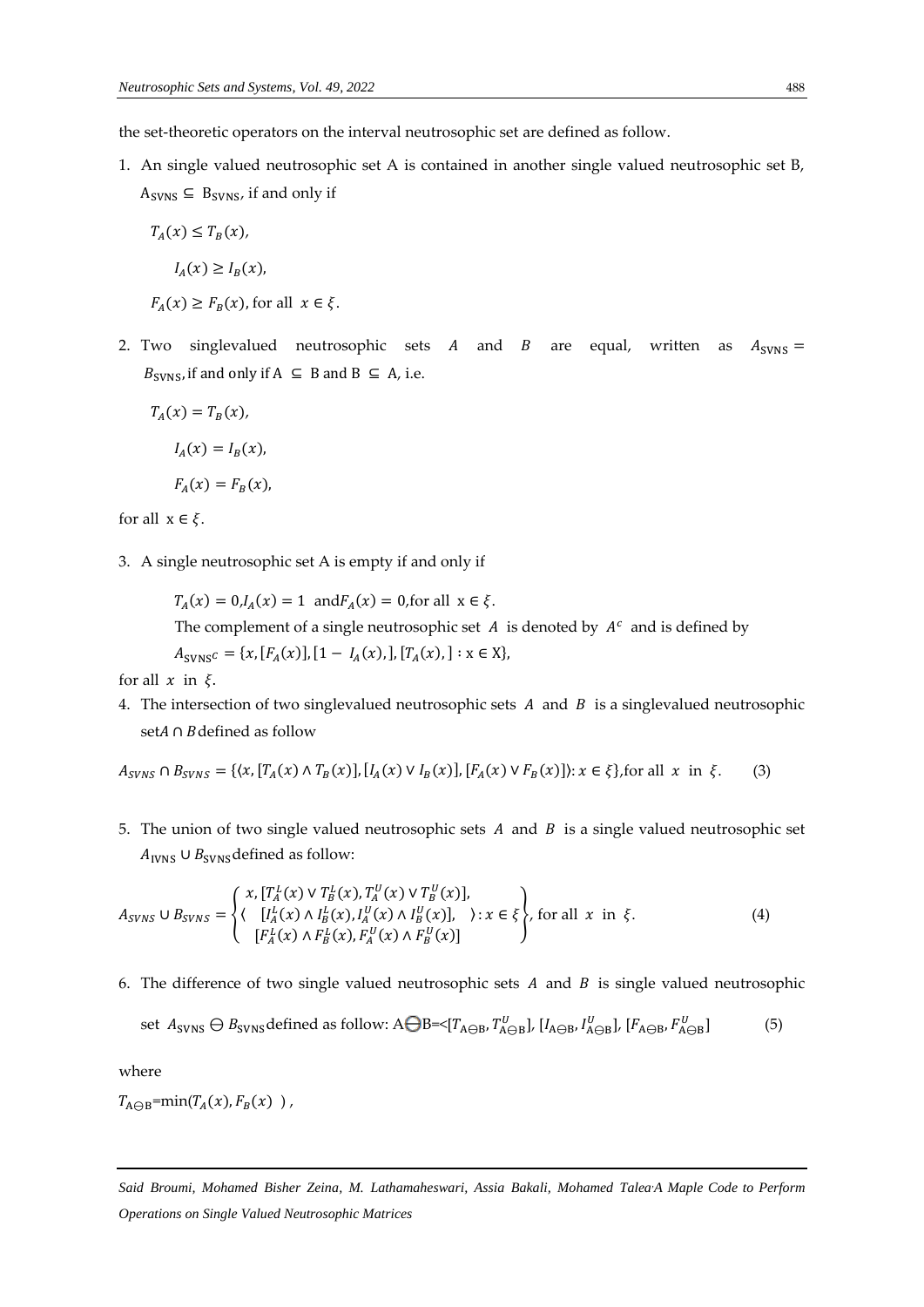$I_{A\ominus_2B}$ = max( $I_A(x)$ , 1 –  $I_B(x)$ ),  $F_{A\ominus_2B}$ =max $(F_A(x), T_B(x))$ , [15] introduced a new difference operation for the single valued neutrosophic sets as follow:  $A\bigoplus_{2}B=\langle T_{A\bigoplus_{2}B},I_{A\bigoplus_{2}B},F_{A\bigoplus_{2}B}\rangle$  (6)

where  $T_{A\ominus_2B}=T_A(x)-F_B(x)$ ,  $I_{A\ominus_2B}$ = max $(I_A(x), I_B(x))$ ,  $F_{A\ominus_2B} = F_A(x) - T_B(x)$ ,

for all  $x$  in  $\xi$ .

7. The scalar multiplication of single valued neutrosophic set A is  $A_{\text{SVNs}}$ . *a*, defined as follow

 $A_{\text{SVNS}}$ .  $a = \{ (x, \min(T_A^L(x), a, 1), \min(I_A^L(x), a, 1), \min(F_A^L(x), a, 1)) : x \in \xi \}$  for all  $x \in \xi$ ,  $a \in \mathbb{R}^+$ .

8. The scalar division of single neutrosophic set A is  $A_{\text{SVNS}}/$ adefined as follow  $A_{\text{IVNS}}/a = = \{ (x, \min(T_A^L(x)/a), 1), \min(I_A^L(x)/a), 1), \min(F_A^L(x)/a), 1) \} : x \in \xi \}$ 

$$
\text{for all } x \in \xi, \ a \in R^+
$$

the convenient method for comparing single valued neutrosophic and interval valued neutrosophic numbers can be done by using score function.

2.4 Definition [22]: Suppose A be an interval neutrosophic number $A_{IVNN}$ , the score function is defined as follow :

$$
\tilde{S}_{IVNN}(x) = \frac{r_A^L(x) + r_A^U(x) + 4 - l_A^L(x) - l_A^U(x) - F_A^L(x) - F_A^L(x)}{6}
$$
\n
$$
\tilde{S}_{SVNN}(x) = \frac{2 + T_A(x) - l_A(x) - F_A(x)}{3}
$$
\n(7)

 $\tilde{A}_{IVNN}(x) = \frac{T_A^L(x) + T_A^U(x) - F_A^L(x) - F_A^U(x)}{2}$ 2  $\tilde{A}_{SVNN}(x) = T_A(x) - F_A(x)$ 

3

 $\tilde{C}_{IVNN}(x) = \frac{T_A^L(x) + T_A^U(x)}{2}$ 2

 $\tilde{C}_{SVNN}(x)=T_A(x)$ 

2.5 *Definition* [12]:A single valued valued neutrosophic matrix(SVNM) of order m× n is defined as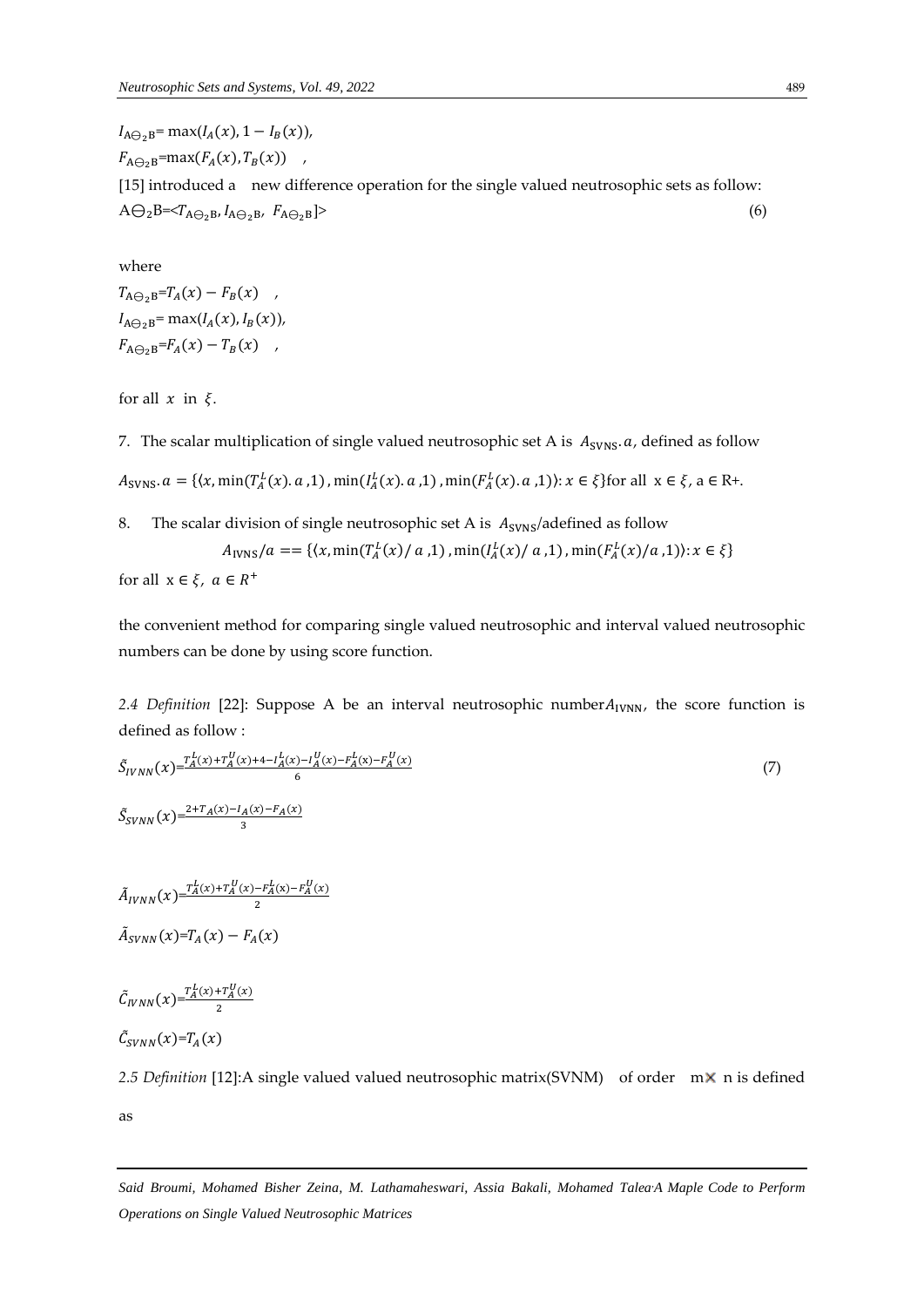$A_{\text{SVMM}}$ = $\left[,  $a_{ij}$ ,  $a_{ij}$ ,  $a_{ij}$   $>$   $\right]_{\text{mx n}}$  where$  $a_{ij}$  is the membership value of element  $a_{ij}$  in A.  $a_{ij}$  is the indeterminate-membership value of element  $a_{ij}$  in A.  $a_{ij_F}^L$  is the non-membership value of element  $a_{ij}$  in A. For simplicity, we write A as  $A_{\text{SVMM}} = \left[ \langle a_{ij_T}, a_{ij_I}, a_{ij_F} \rangle \right]_{\text{m} \times \text{n}}$ (8)

## **3. Computing the Single Valued Neutrosophic Matrix Operations using Maple Language**

In this section, the Maple program is developed for inputting the single valued neutrosophic matrices as follows:

# *3.1. Inputting SVNM to Maple*

Here, for inputting SVNM to Maple, simply call the function SVNMInput(m,n) where m, n

are numbers of rows and columns respectively and the code is described as follows:

| interface(warnlevel=0):with(Maplets[Elements]):with(Maplets):                                                                                 |
|-----------------------------------------------------------------------------------------------------------------------------------------------|
| SVNMInput:=proc(m::integer,n::integer)                                                                                                        |
| local mat:=Matrix(m,n);                                                                                                                       |
| for i from 1 to m by 1 do                                                                                                                     |
| for j from 1 to n by 1 do                                                                                                                     |
| truth:=Maplet(InputDialog['x'](cat("Enter truth of element<br>",i,",",j),'onapprove'=Shutdown(['x']),'oncancel'=Shutdown()));                 |
| truth:=parse(op(Display(truth)));                                                                                                             |
| indeterminacy:=Maplet(InputDialog['x'](cat("Enter indeterminacy of element<br>",i,",",j),'onapprove'=Shutdown(['x']),'oncancel'=Shutdown())); |
| indeterminacy:=parse(op(Display(indeterminacy)));                                                                                             |
| falsity:=Maplet(InputDialog['x'](cat("Enter falsity of element<br>",i,",",j),'onapprove'=Shutdown(['x']),'oncancel'=Shutdown()));             |
| falsity:=parse(op(Display(falsity)));                                                                                                         |
| mat(i,j):=convert([truth,indeterminacy,falsity],string);                                                                                      |
| end do;                                                                                                                                       |
| end do;                                                                                                                                       |
| mat;                                                                                                                                          |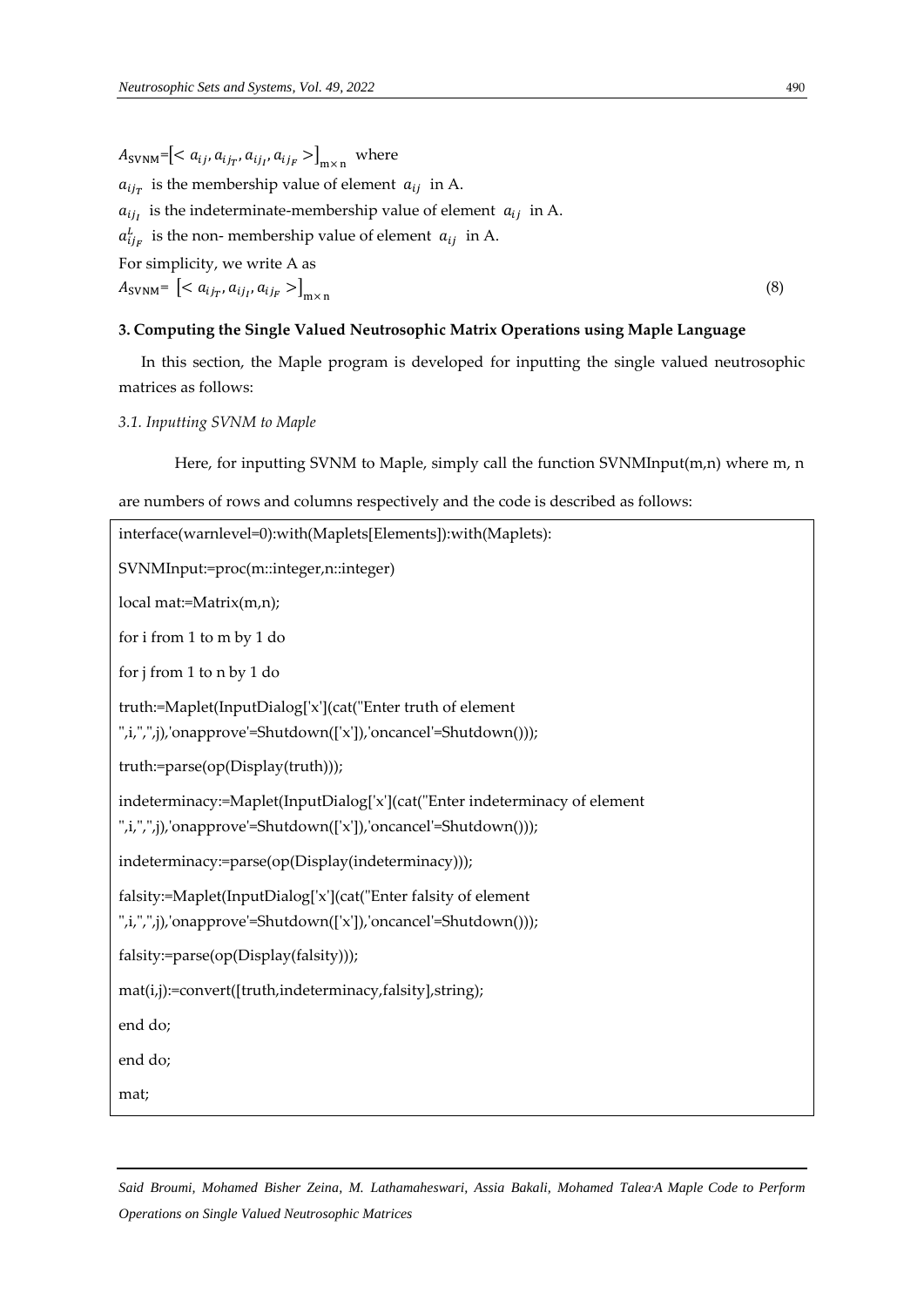# end proc:

#### 3.1.1. Checking the matrix is SVNM or not

To generate the Maple program for deciding if a given matrix (say mat) is single valued

neutrosophic matrix or not, simply call the function **SVNMChecking (mat)** is defined as follow:

| SVNMChecking:=proc(mat)                                                                                                                                |
|--------------------------------------------------------------------------------------------------------------------------------------------------------|
| IsMembership:=proc(num)                                                                                                                                |
| if num<0 or num>1 then return false else return true end if;                                                                                           |
| end proc:                                                                                                                                              |
| m,n:=LinearAlgebra[Dimension](mat);                                                                                                                    |
| result:=true;                                                                                                                                          |
| for i from 1 to m by 1 do                                                                                                                              |
| for j from 1 to n by 1 do                                                                                                                              |
| x:=parse(mat(i,j));                                                                                                                                    |
| $truth:=x[1];$                                                                                                                                         |
| indeterminacy:=x[2];                                                                                                                                   |
| falsity: $=x[3]$ ;                                                                                                                                     |
| result:= IsMembership(x[1]) and IsMembership(x[2]) and IsMembership(x[3]);                                                                             |
| if not result then break; end if;                                                                                                                      |
| end do;                                                                                                                                                |
| if not result then break; end if;                                                                                                                      |
| end do;                                                                                                                                                |
| if result then cat("your matrix is a single valued neutrosophic matrix") else cat("your matrix is not a<br>single valued neutrosophic matrix") end if; |
| end proc:                                                                                                                                              |

**Example 1.** In this example we evaluate the checking the matrix is SVNM or not of the single valued neutrosophic matrix E of order 4X4: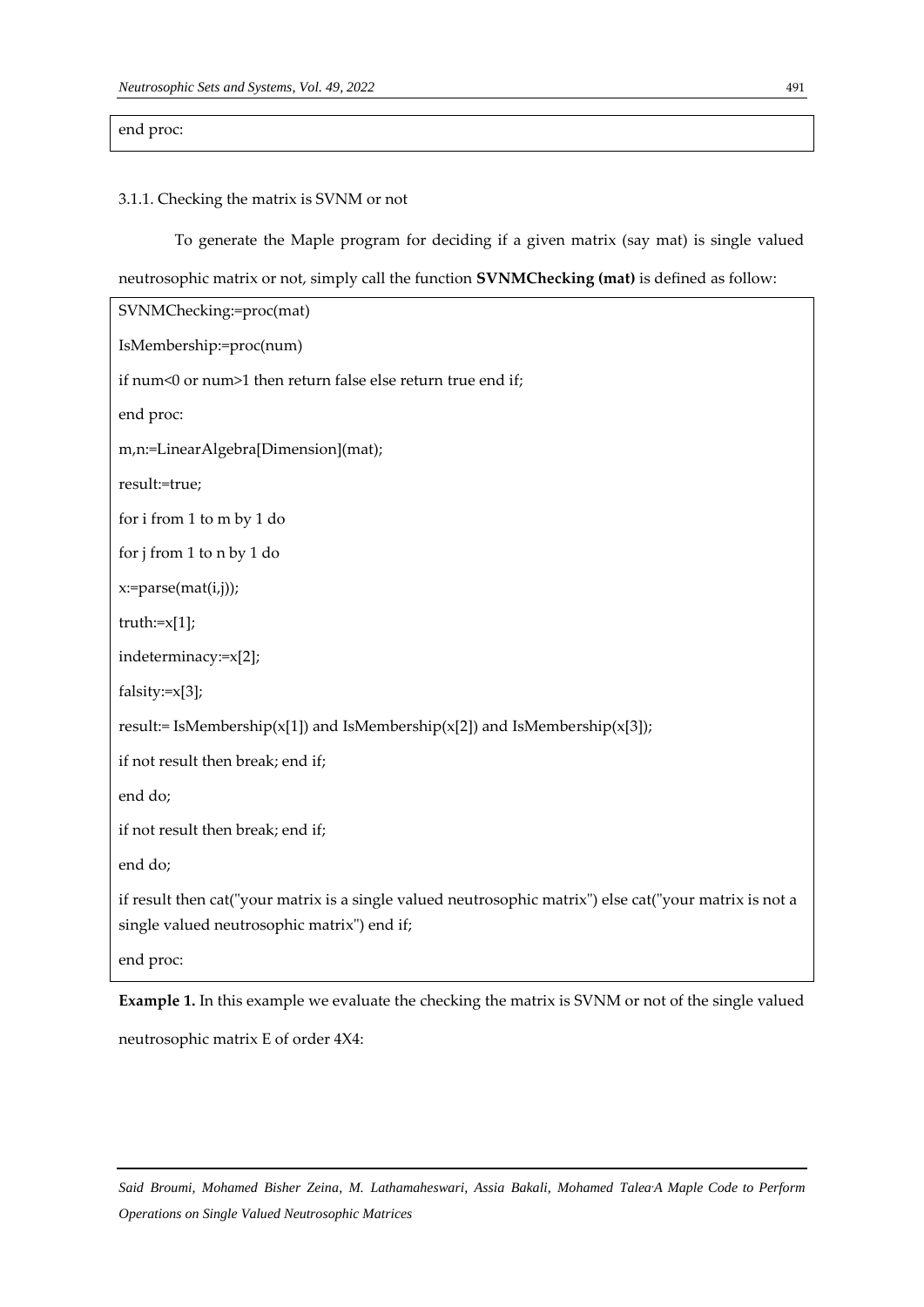**E=**

$$
\begin{pmatrix}\n<.5, .7, .2 > < .4, .4, .5 > < .7, .7, .5 > < .1, .5, .7 > \\
<.9, .7, .5 > < .7, .6, .8 > < .9, .4, .6 > < .5, .2, .7 > \\
<.9, .4, .2, > < .2, .2, .2 > < .9, .5, .5 > < .7, .5, .3 > \\
<.9, .7, .2, > < .3, .5, .2 > < .5, .4, .5 > < .2, .4, .8 > \n\end{pmatrix}
$$

The single valued neutrosophic matrix E can be inputted in Maple code like this:

 $E:=SVNMInput(4,4);$ 

Then an input box dialogue is going to appear and lead you how to input elements.

The result of checking the matrix is SVNM or not E can be obtained by the call of the command SVNMChecking (E);

And the result will be:

"your matrix is a single valued neutrosophic matrix"

#### **3.2. Determining complement of single valued neutrosophic matrix**

For a given SVNM A=  $\left[< T_{ij}, I_{ij}, F_{ij}>\right]_{m\times n'}$  the complement of A is defined as follow:

$$
A^{c} = \left[ \langle 1 \rangle - T_{ij}, \{ 1 \} - I_{ij}, \{ -1 \} - F_{ij} \right]_{m \times n} \tag{9}
$$

$$
A^{c} = \left[ \langle F_{ij}, \{1\} - I_{ij}, T_{ij}, \right]_{m \times n} \tag{10}
$$

To generate the Maple program for finding complement of single valued neutrosophic matrix, simple call of the function**SVNMCompelementOf1 (mat)** is defined as follow:

The function SVNMCompelementOf1 (mat) the below returns the complement matrix of a given single valued neutrosophic matrix mat for (9).

```
SVNMCompelementOf1:=proc(mat::Matrix)
temp:=LinearAlgebra[Copy](mat);
m,n:=LinearAlgebra[Dimension](temp);
for i from 1 to m by 1 do
for j from 1 to n by 1 do
x:=parse(temp(i,j));
truth:=1-x[1];indeterminacy:=1-x[2];
```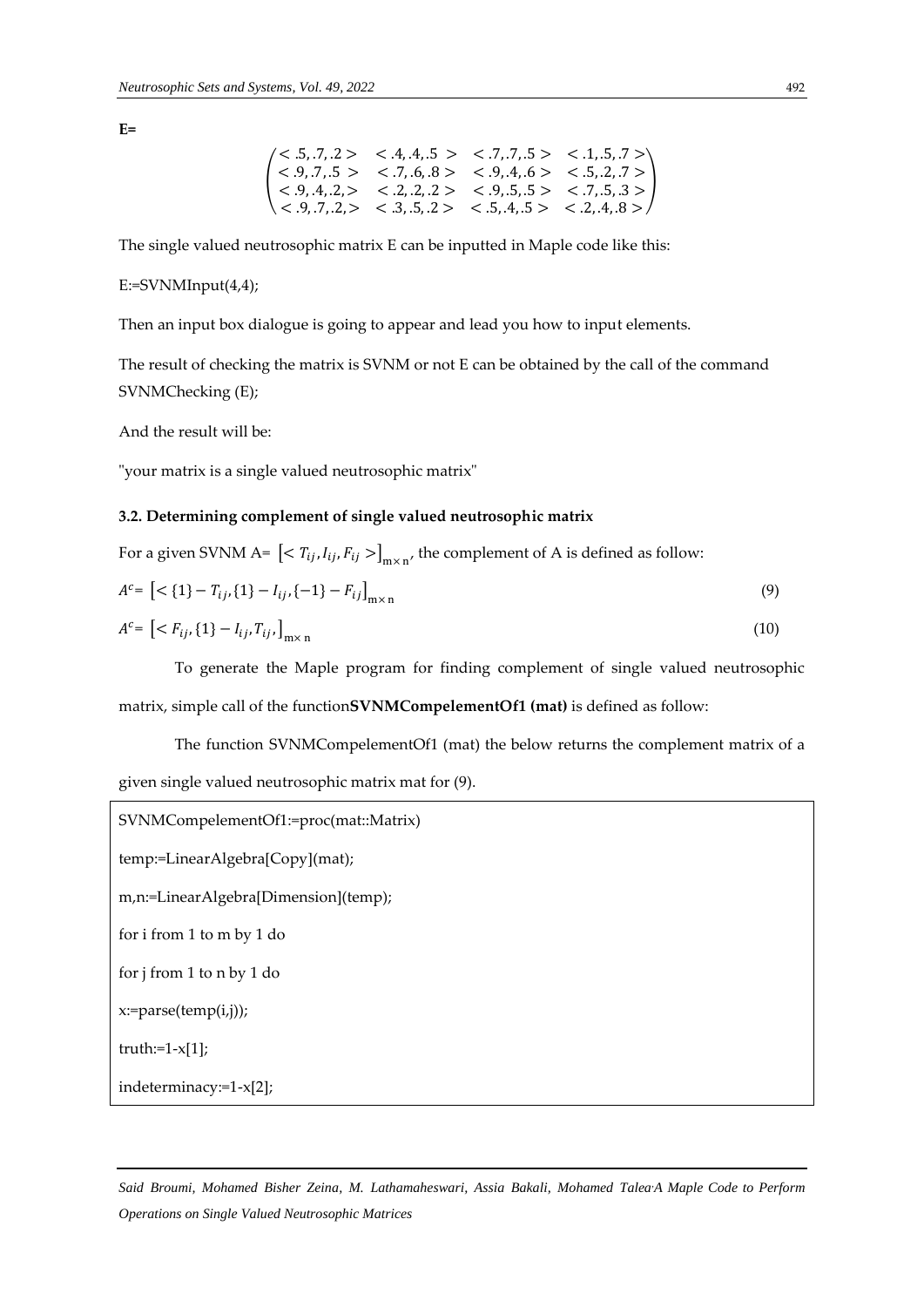falsity:=1-x[3];

temp(i,j):=convert([truth,indeterminacy,falsity],string);

end do;

end do;

temp;

end proc:

**Example 2.** Evaluate the complement of matrix E in example 1.

So, the complement of single valued neutrosophic matrix E is portrayed as follow:

 $E^c =$  $< .5, .3, .8 > < .6, .6, .5 > < .3, .3, .5 > < .9, .5, .3 >$  $< .1, .3, .5 > < .3, .4, .2 > < .1, .6, .4 > < .5, .8, .3 >$  $< .1, .6, .8 > < .8, .8, .8 > < .1, .5, .5 > < .3, .5, .7 >$  $< .1, .3, .8, >< .7, .5, .8> < .5, .6, .5> < .8, .6, .2>$ )

The result of the complement of single valued neutrosophic matrix E can be obtained by the call of the command SVNMCompelementOf1( E );

SVNMCompelementOf1( E );

| "[.5, .3, .8]" "[.6, .6, .5]" "[.3, .3, .5]" "[.9, .5, .3]" |  |
|-------------------------------------------------------------|--|
| "[.1, .3, .5]" "[.3, .4, .2]" "[.1, .6, .4]" "[.5, .8, .3]" |  |
| "[.1, .6, .8]" "[.8, .8, .8]" "[.1, .5, .5]" "[.3, .5, .7]" |  |
| "[.1, .3, .8]" "[.7, .5, .8]" "[.5, .6, .5]" "[.8, .6, .2]" |  |

The function SVNMCompelementOf2( $A$ ) the below returns the complement matrix of a given

single valued neutrosophic matrix A for (10).

```
SVNMCompelementOf2:=proc(mat::Matrix)
temp:=LinearAlgebra[Copy](mat);
m,n:=LinearAlgebra[Dimension](temp);
for i from 1 to m by 1 do
for j from 1 to n by 1 do
x:=parse(temp(i,j));
truth:=x[3];
indeterminacy:=1-x[2];
```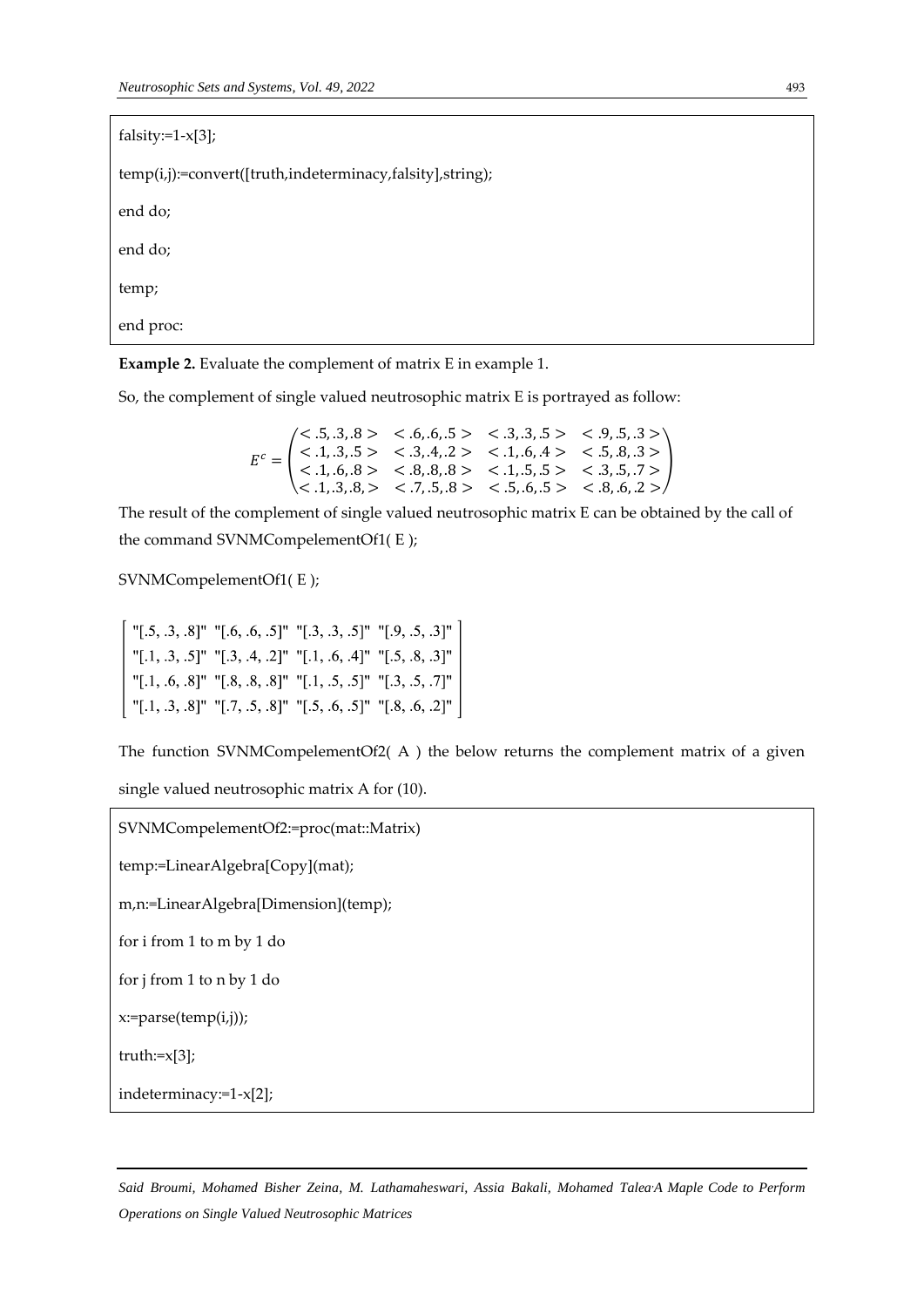| falsity: $=x[1]$ ;                                        |  |  |
|-----------------------------------------------------------|--|--|
| temp(i,j):=convert([truth,indeterminacy,falsity],string); |  |  |
| end do;                                                   |  |  |
| end do;                                                   |  |  |
| temp;                                                     |  |  |
| end proc:                                                 |  |  |

The single valued neutrosophic matrix A is a simple example, one can create his/her SVNM and try

it into the function **SVNMCompelementOf1** ( ); or **SVNMCompelementOf2** ( );

## **3.3. Determining the score, accuracy and certainty matrices of single valued neutrosophic matrix**

To generate the Maple program for obtaining the score matrix, accuracy of single valued neutrosophic matrix, simple call of the functions**ScoreMatrix( )**, **AccuracyMatrix ( )** and **CertaintyMatrix ( )** are defined as follow:

```
ScoreMatrix:=proc(mat::Matrix)
m,n:=LinearAlgebra[Dimension](mat);
scoreMat:=Matrix(m,n);
fori from 1 to m by 1 do
for j from 1 to n by 1 do
x:=parse(mat(i,j));
score:=(2+x[1]-x[2]-x[3])/3;
scoreMat(i,j):=score;
end do;
end do;
scoreMat;
endproc:
AccuracyMatrix:=proc(mat::Matrix)
m,n:=LinearAlgebra[Dimension](mat);
aMat:=Matrix(m,n);
fori from 1 to m by 1 do
for j from 1 to n by 1 do
```
*Said Broumi, Mohamed Bisher Zeina, M. Lathamaheswari, Assia Bakali, Mohamed Talea,A Maple Code to Perform Operations on Single Valued Neutrosophic Matrices*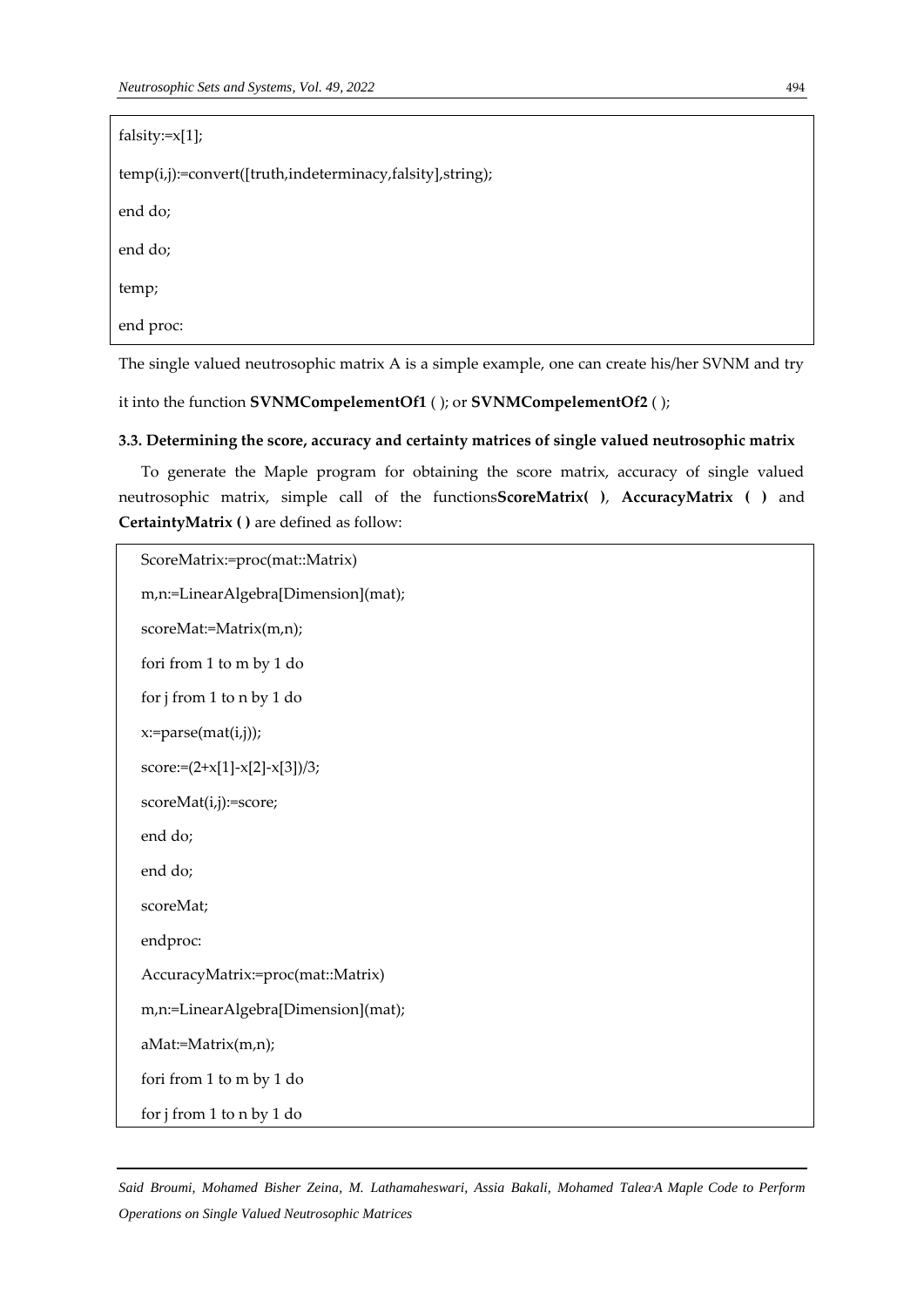| x:=parse(mat(i,j));                    |
|----------------------------------------|
| $a:=x[1]-x[3];$                        |
| $aMat(i,j):=a;$                        |
| end do;                                |
| end do;                                |
| aMat;                                  |
| endproc:                               |
| CertaintyMatrix:=proc(mat::Matrix)     |
| m,n:=LinearAlgebra[Dimension](mat);    |
| cMat:=Matrix(m,n);                     |
| fori from $1$ to $\mathbf m$ by $1$ do |
| for j from 1 to n by 1 do              |
| x:=parse(mat(i,j));                    |
| $c:=x[1];$                             |
| $cMat(i,j):=c;$                        |
| end do;                                |
| end do;                                |
| cMat;                                  |
| endproc:                               |

# **3.4. Computing union of two single valued neutrosophic matrices**

The union of two single valued neutrosophic matrices A and Bis defined as follow:

$$
A \cup B = C = \left[ \langle c_{ij_T}, c_{ij_{\Gamma}}, c_{ij_F} \rangle \right]_{m \times n} \tag{11}
$$

where

$$
c_{ij_T} = a_{ij_T} \vee b_{ij_T}
$$

,

,

$$
c_{ij_I} = a_{ij_I} \wedge b_{ij_I}
$$

 $c_{ij_F} = a_{ij_F} \wedge b_{ij_F}$ 

The union of two single valued neutrosophic matrices can be determined using the Maple program with simple call of the following function**Union( A, B )** is described as follows: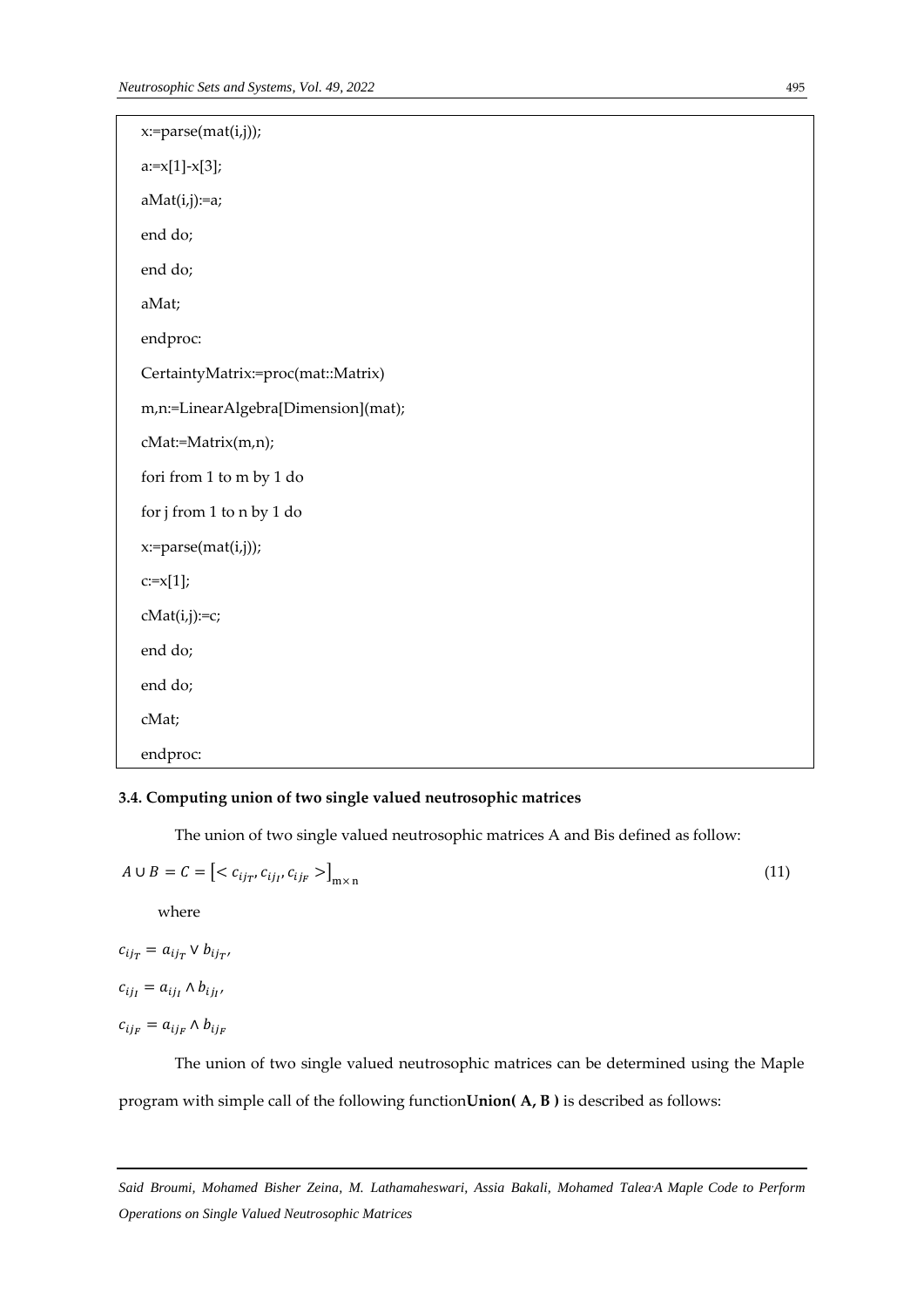| Union:=proc(mat1::Matrix,mat2::Matrix)                        |
|---------------------------------------------------------------|
| m1,n1:=LinearAlgebra[Dimension](mat1);                        |
| m2,n2:=LinearAlgebra[Dimension](mat2);                        |
| if $(n1=n2)$ and $(m1=m2)$ then                               |
| $m:=m1; n:=n1;$                                               |
| unionMat:=Matrix(m,n);                                        |
| for i from 1 to m by 1 do                                     |
| for j from 1 to n by 1 do                                     |
| x:=parse(mat1(i,j));                                          |
| y:=parse(mat2(i,j));                                          |
| truth:= $max(x[1], y[1])$ ;                                   |
| indeterminacy:=min(x[2],y[2]);                                |
| $falsity:=min(x[3],y[3])$ ;                                   |
| unionMat(i,j):=convert([truth,indeterminacy,falsity],string); |
| end do;                                                       |
| end do;                                                       |
| unionMat;                                                     |
| else                                                          |
| print("dimension of given matrices must be equal!");          |
| end if;                                                       |
| end proc:                                                     |

**Example 3.** Here, union of two single valued neutrosophic matrices E and F of order 4X4 has been

obtained:

**E=**

```
(
  < .5, .7, .2 > .4, .4, .5 > .7, .7, .5 > .1, .5, .7 >< .9, .7, .5 > .7, .6, .8 > .9, .4, .6 > .5, .2, .7 >< .9, .4, .2, > < .2, .2, .2 > < .9, .5, .5 > < .7, .5, .3 >< .9, .7, .2, >< .3, .5, .2> < .5, .4, .5> < .2, .4, .8>)
```
The single valued neutrosophic matrix E can be inputted in Maple code like this:

*Said Broumi, Mohamed Bisher Zeina, M. Lathamaheswari, Assia Bakali, Mohamed Talea,A Maple Code to Perform Operations on Single Valued Neutrosophic Matrices*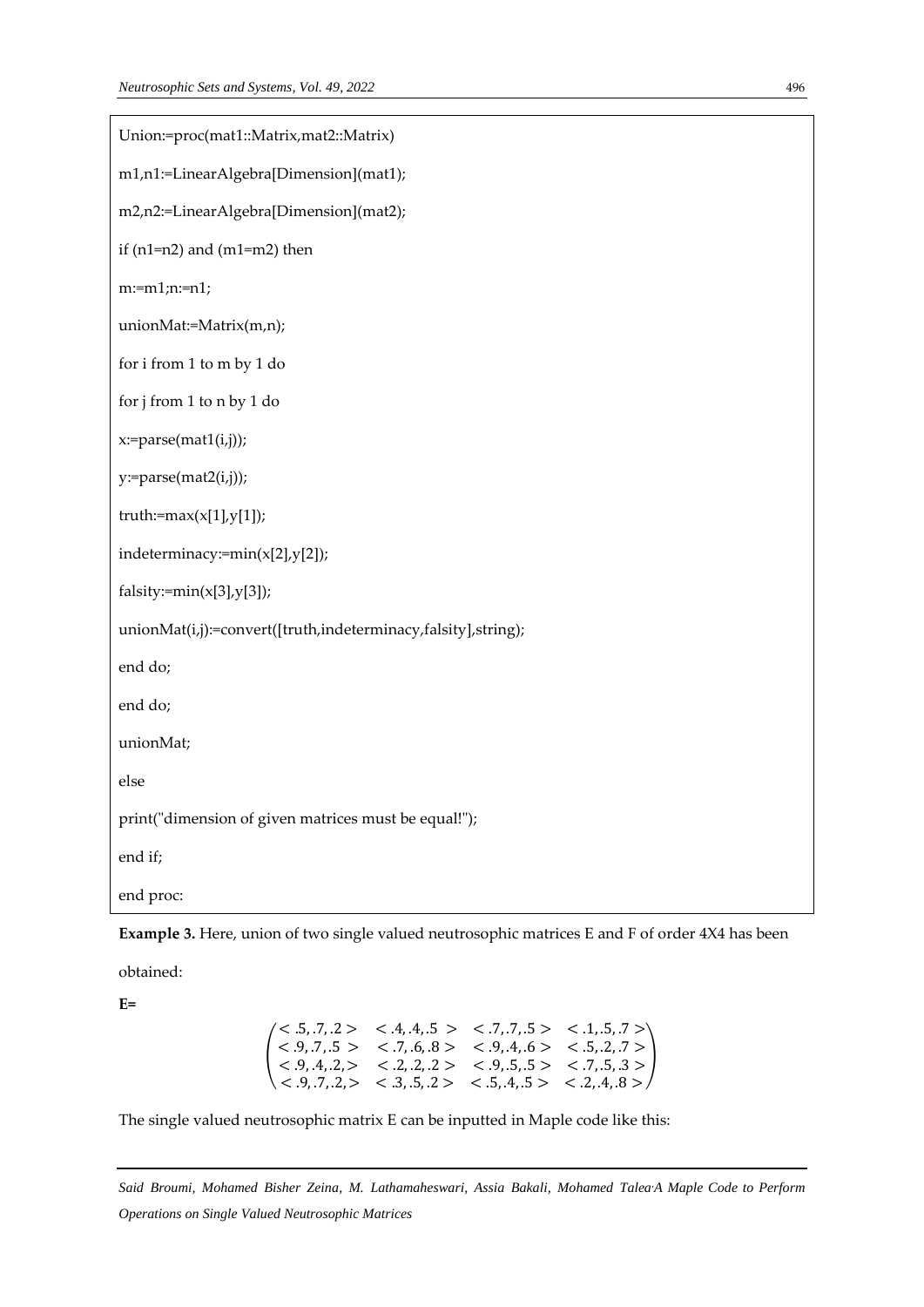#### E:=SVNMInput(4,4);

**F=**

$$
\begin{pmatrix}\n<.3, 4, 3 > < .1, .2, .7 > < .3, .2, .6 > < .2, .1, .3 > \\
<.2, .2, .7 > < .3, .5, .6 > < .6, .5, .4, > < .3, .4, .4 > \\
<.5, .3, .1 > < .5, .4, .3 > < .5, .8, .6 > < .4, .6, .5 > \\
<.6, .1, .7 > < .4, .6, .4 > < .4, .9, .3 > < .4, .5, .4 >\n\end{pmatrix}
$$

The single valued neutrosophic matrix F can be inputted in Maple code like this:

#### F:=SVNMInput(4,4);

So, the union matrix of two single valued neutrosophic matricesis portrayed as follow

$$
E_{SVMM} \cup F_{SVMM} = \begin{pmatrix} < .5, .4, .2 > < .4, .2, .5 > < .7, .2, .5 > < .2, .1, .3 > \\ < .9, .2, .5 > < .7, .5, .6 > < .9, .4, .4 > < .5, .2, .4 > \\ < .9, .3, .1 > < .5, .2, .2 > < .9, .5, .5 > < .7, .5, .3 > \\ < .9, .1, .2, > < .4, .5, .2 > < .5, .4, .3 > < .4, .4, .4 > \end{pmatrix}
$$

The result of union matrix of two single valued neutrosophic matrices E and F can be obtained by the call of the command Union (E, F):

Union( E, F );

| "[.5, .4, .2]" "[.4, .2, .5]" "[.7, .2, .5]" "[.2, .1, .3]" |  |
|-------------------------------------------------------------|--|
| "[.9, .2, .5]" "[.7, .5, .6]" "[.9, .4, .4]" "[.5, .2, .4]" |  |
| "[.9, .3, .1]" "[.5, .2, .2]" "[.9, .5, .5]" "[.7, .5, .3]" |  |
| "[.9, .1, .2]" "[.4, .5, .2]" "[.5, .4, .3]" "[.4, .4, .4]" |  |

#### **3.5. Computing intersection of two single valued neutrosophic matrices**

The union of two single valued neutrosophic matrices A and B is defined as follow:

$$
A \cap B = D = \left[ < d_{ij} \, d_{ij} \, d_{ij} \, d_{ij} \, \right]_{m \times n} \tag{12}
$$

where

 $d_{ij_T} = a_{ij_T} \wedge b_{ij_{T'}}$  $d_{ij_I} = a_{ij_I} \vee b_{ij_{I'}}$ 

$$
d_{ij_F} = a_{ij_F} \vee b_{ij_{F'}}
$$

To develop the Maple program to find the intersection of two single valued neutrosophic matrices, simple call of the functionIntersection(,) is defined in the following manner.

Intersection:=proc(mat1::Matrix,mat2::Matrix)

m1,n1:=LinearAlgebra[Dimension](mat1);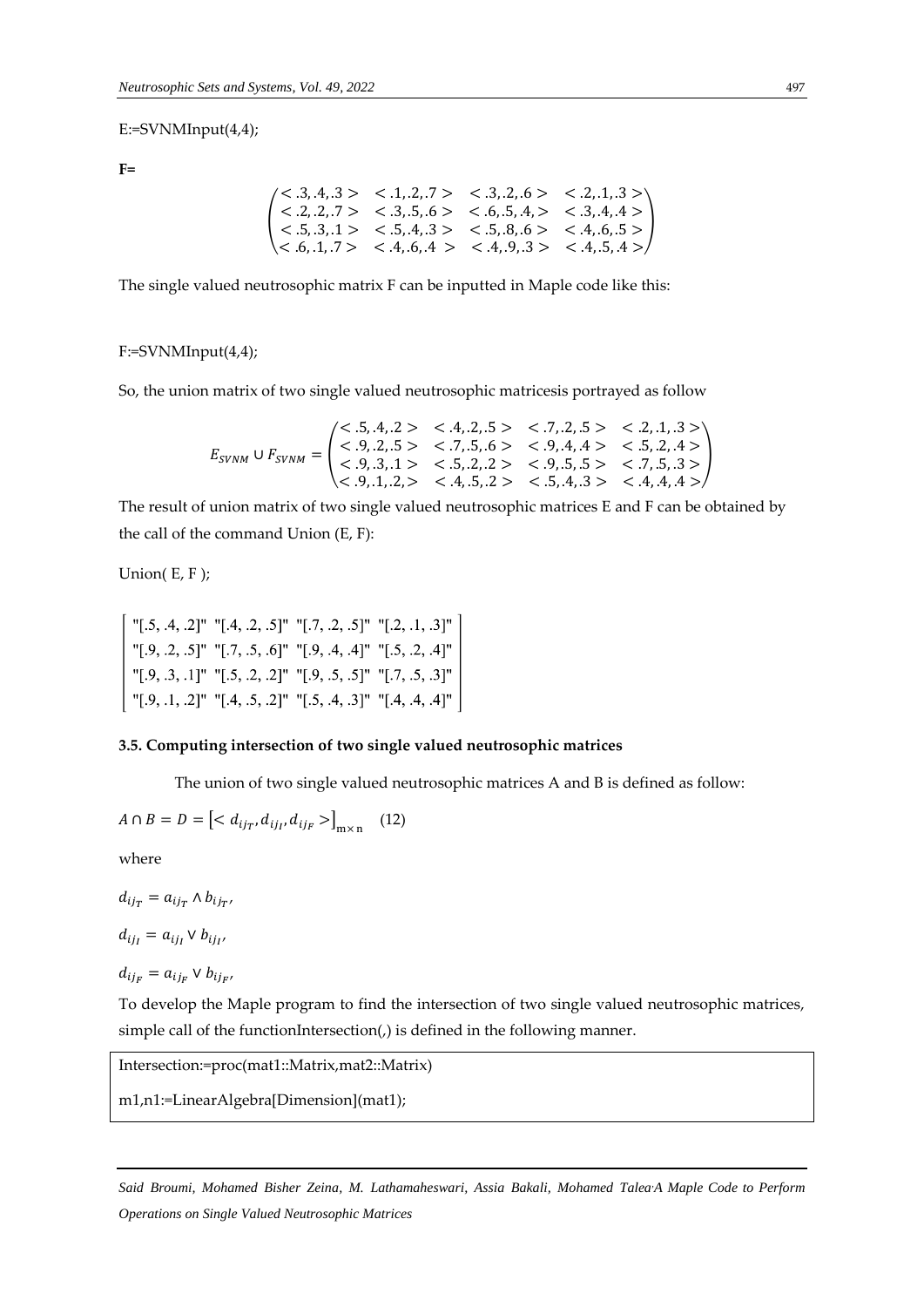| m2,n2:=LinearAlgebra[Dimension](mat2);                            |
|-------------------------------------------------------------------|
| if $(n1=n2)$ and $(m1=m2)$ then                                   |
| $m:=m1; n:=n1;$                                                   |
| intersectMat:=Matrix(m,n);                                        |
| for i from 1 to m by 1 do                                         |
| for j from 1 to n by 1 do                                         |
| x:=parse(mat1(i,j));                                              |
| $y:=parse(mat2(i,j));$                                            |
| truth:= $min(x[1], y[1])$ ;                                       |
| indeterminacy:=max(x[2],y[2]);                                    |
| $falsity:=max(x[3],y[3])$ ;                                       |
| intersectMat(i,j):=convert([truth,indeterminacy,falsity],string); |
| end do;                                                           |
| end do;                                                           |
| intersectMat;                                                     |
| else                                                              |
| print("dimension of given matrices must be equal!");              |
| end if;                                                           |
| end proc:                                                         |

**Example 4.** Here, the intersection of two single valued neutrosophic matrices E and F of order 4X4 which are presented in example 3 is

So, the intersection matrix of two single valued neutrosophic matrices is portrayed as follow

$$
E_{SVMM} \cap F_{SVMM} = \begin{pmatrix} < .3, .7, .3 > < .1, .4, .7 > < .3, .7, .6 > < .1, .5, .7 > \\ < .2, .7, .7 > < .3, .6, .8 > < .6, .5, .6 > < .3, .4, .7 > \\ < .5, .4, .2 > < .2, .4, .3 > < .5, .8, .6 > < .4, .6, .5 > \\ < .6, .7, .7 > < .3, .6, .4 > < .4, .9, .5 > < .2, .5, .8 > \end{pmatrix}
$$

The result of intersection matrix of two single valued neutrosophic matrices E and F can be obtained by the call of the command Intersection (E, F):

Intersection (E, F)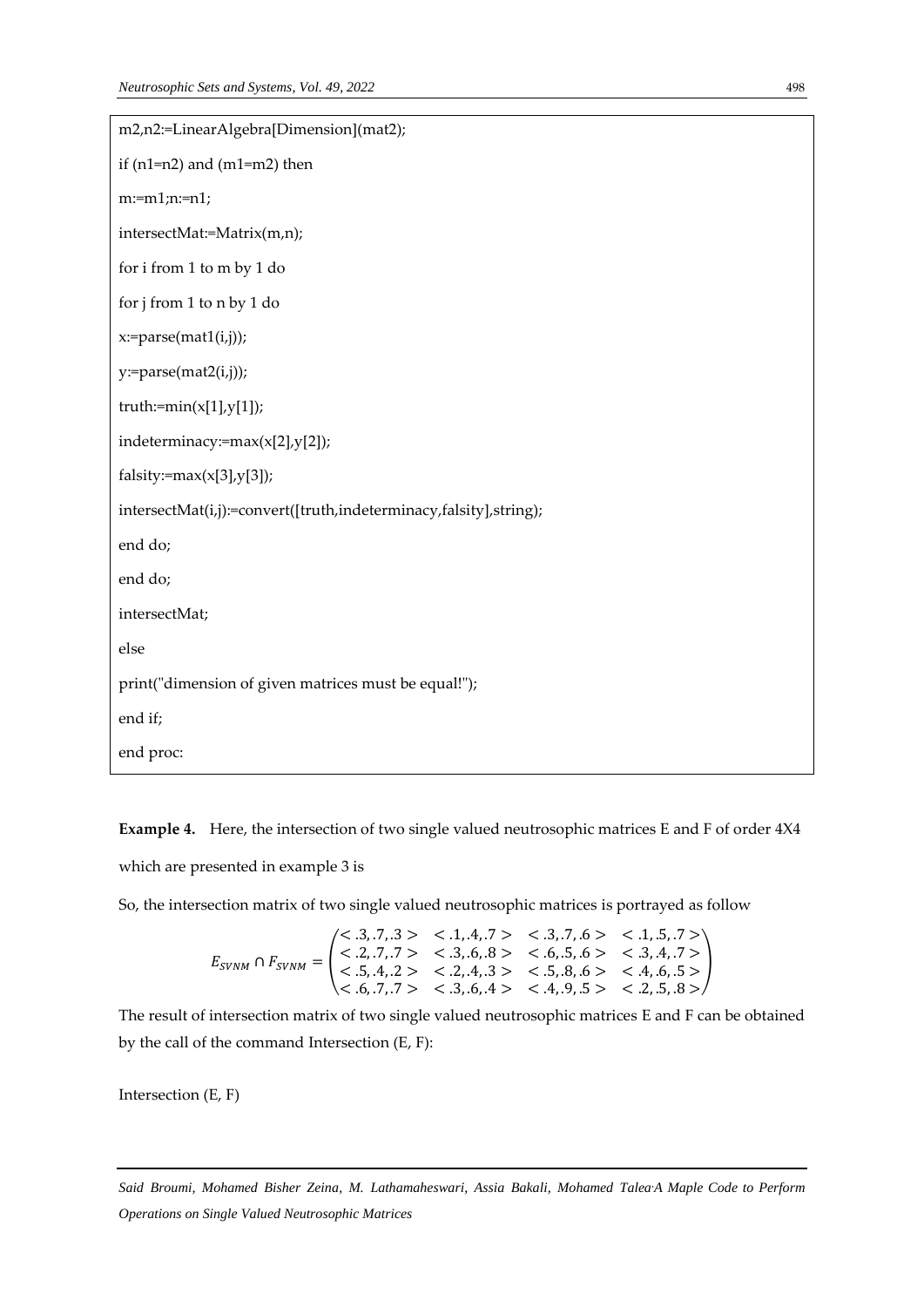"[.3, .7, .3]" "[.1, .4, .7]" "[.3, .7, .6]" "[.1, .5, .7]" "[.2, .7, .7]" "[.3, .6, .8]" "[.6, .5, .6]" "[.3, .4, .7]" "[.5, .4, .2]" "[.2, .4, .3]" "[.5, .8, .6]" "[.4, .6, .5]"<br>"[.6, .7, .7]" "[.3, .6, .4]" "[.4, .9, .5]" "[.2, .5, .8]"

## **3.6. Computing addition operation of two single valued neutrosophic matrices.**

The addition of two single valued neutrosophic matrices A and B is defined as follow:

$$
A \oplus B = S = \left[ \langle s_{ij_T}, s_{ij_{\scriptscriptstyle I}}, s_{ij_F} \rangle \right]_{m \times n} \tag{13}
$$

where

$$
s_{ij_T} = a_{ij_T} + b_{ij_T} - a_{ij_T} \cdot b_{ij_{T}},
$$
  

$$
s_{ij_I} = a_{ij_I} \cdot b_{ij_{I'}}
$$

 $s_{ij_F} = a_{ij_F}.b_{ij_F}$ 

To generate the Maple program for obtaining the addition of two single valued neutrosophic matrices, simple call of the function **Addition (A, B)**is defined as follow:

```
Addition:=proc(mat1::Matrix,mat2::Matrix)
m1,n1:=LinearAlgebra[Dimension](mat1);
m2,n2:=LinearAlgebra[Dimension](mat2);
if (n1=n2) and (m1=m2) then
m:=m1;n:=n1;
addMat:=Matrix(m,n);
for i from 1 to m by 1 do
for j from 1 to n by 1 do
x:=parse(mat1(i,j));
y:=parse(mat2(i,j));
truth:=x[1]+y[1]-x[1]*y[1];
indeterminacy:=x[2]*y[2];
falsity:=x[3]*y[3];
addMat(i,j):=convert([truth,indeterminacy,falsity],string);
end do;
end do;
```
*Said Broumi, Mohamed Bisher Zeina, M. Lathamaheswari, Assia Bakali, Mohamed Talea,A Maple Code to Perform Operations on Single Valued Neutrosophic Matrices*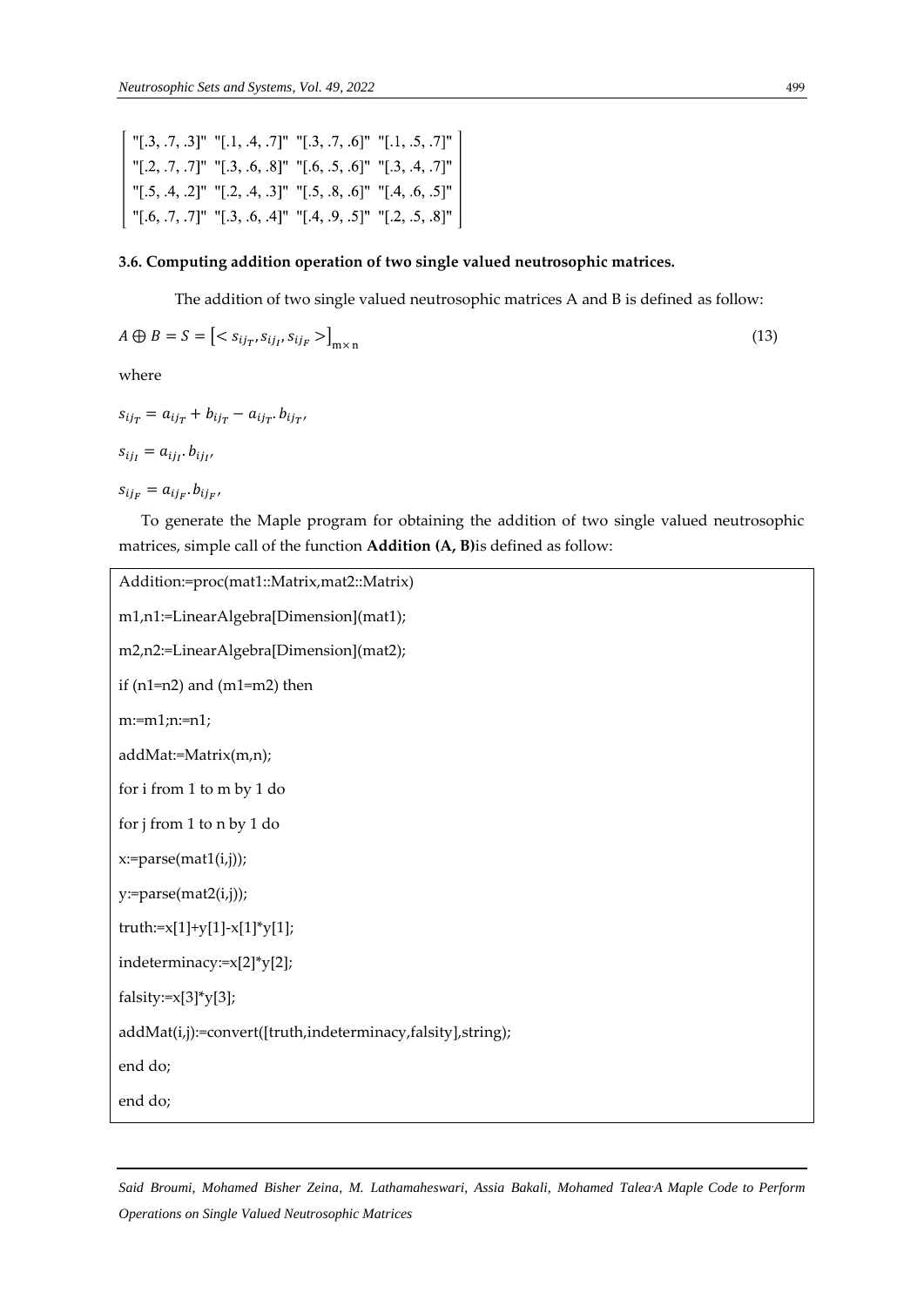addMat;

else

print("dimension of given matrices must be equal!");

end if;

end proc:

**Example 5.** In this example we evaluate the addition of the two single valued neutrosophic matrices

E and F of order 4X4 presented in example 3:

So, the addition matrix of two single valued neutrosophic matricesis portrayed as follow

$$
C_{SVNM} \oplus D_{SVNM} = \begin{pmatrix} <.65, .28, .06 > & <.46, .08, .35 > & <.79, .14, .30 > & <.28, .05, .21 > \\ <.92, .14, .35 > & <.79, .30, .48 > & <.96, .20, .24 > & <.65, .08, .28 > \\ <.65, .12, .02 > & <.60, .08, .06 > & <.95, .40, .30 > & <.82, .30, .15 > \\ <.96, .07, .14 > & <.58, .30, .08 > & <.70, .36, .15 > & <.52, .20, .3 > \end{pmatrix}
$$

The result of addition matrix of two single valued neutrosophic matrices E and F can be obtained by the call of the command addition (E, F):

Addition(E,F);

| "[.65, .28, .6e-1]" "[.46, .8e-1, .35]" "[.79, .14, .30]" "[.28, .5e-1, .21]" |  |
|-------------------------------------------------------------------------------|--|
| " .92, .14, .35 "   " .79, .30, .48 "   " .96, .20, .24 "   .65, .8e-1, .28 " |  |
| "[.95, .12, .2e-1]" "[.60, .8e-1, .6e-1]" "[.95, .40, .30]" "[.82, .30, .15]" |  |
| "[.96, .7e-1, .14]" "[.58, .30, .8e-1]" "[.70, .36, .15]" "[.52, .20, .32]"   |  |

#### **3.7. Computing product of two single valued neutrosophic matrices**

The product of two single valued neutrosophic matrices A and B is defined as follow:

$$
A \odot B = R = \left[ \langle \, r_{ij} \, r_{ij} \, r_{ij} \, \rangle \, \right]_{\text{m} \times \text{n}} \tag{14}
$$

where

 $r_{ij_T} = a_{ij_T} b_{ij_T}$  $r_{ij_I} = a_{ij_I} + b_{ij_I} - a_{ij_I} b_{ij_{I'}}$ 

 $r_{ij_F} = a_{ij_F} + b_{ij_F} - a_{ij_F} \cdot b_{ij_{F'}}$ 

To generate the Maple program for finding the product operation of two single valued neutrosophic matrices, simple call of the function **Product (A, B)** is defined as follow:

#### Prod:=proc(mat1::Matrix,mat2::Matrix)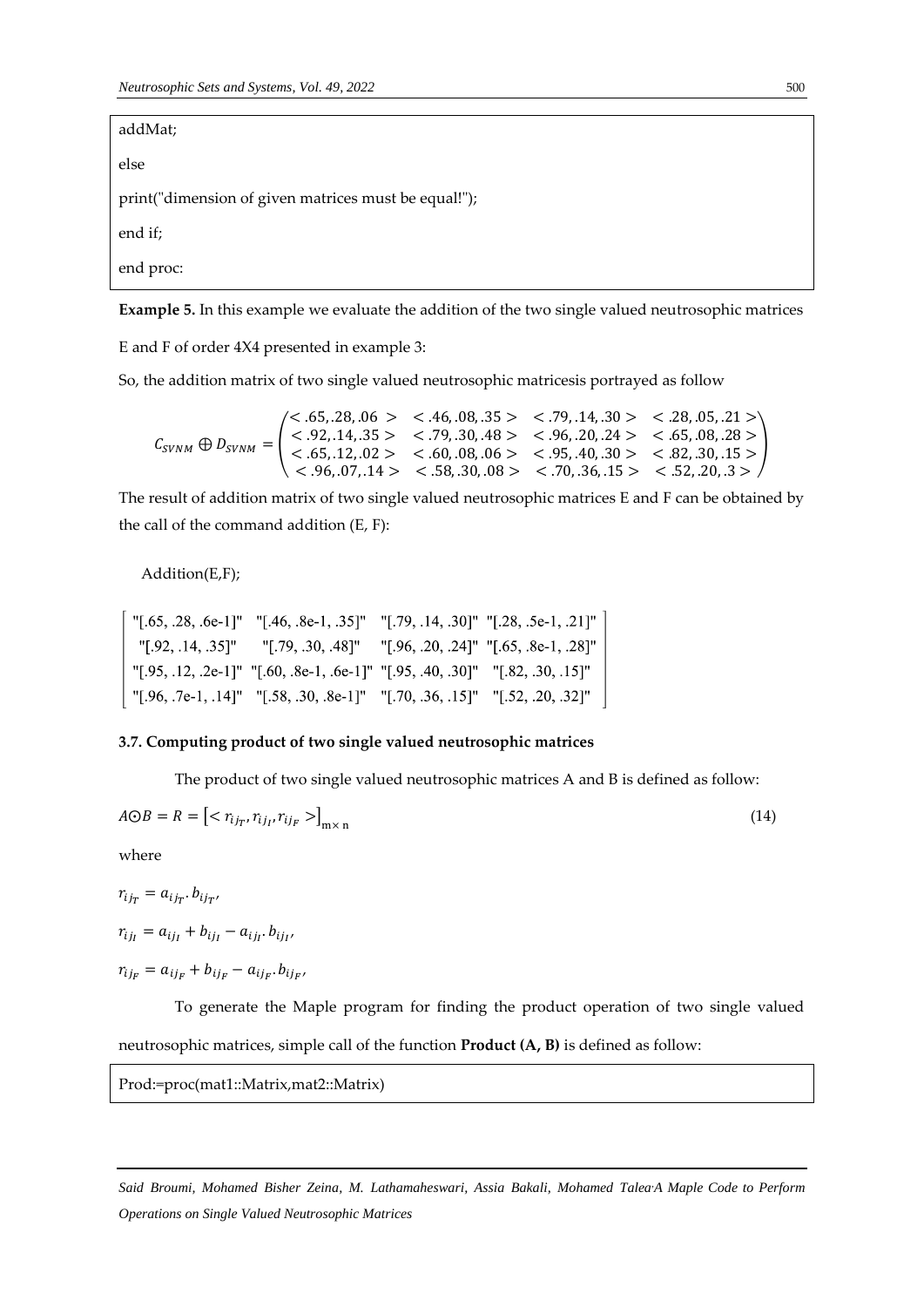```
m1,n1:=LinearAlgebra[Dimension](mat1);
m2,n2:=LinearAlgebra[Dimension](mat2);
if (n1=n2) and (m1=m2) then
m:=m1;n:=n1;
prodMat:=Matrix(m,n);
for i from 1 to m by 1 do
for j from 1 to n by 1 do
x:=parse(mat1(i,j));y:=parse(mat2(i,j));
truth:=x[1]^*y[1];
indeterminacy:=x[2]+y[2]-x[2]*y[2];
falsity:=x[3]+y[3]-x[3]*y[3];
prodMat(i,j):=convert([truth,indeterminacy,falsity],string);
end do;
end do;
prodMat;
else
print("dimension of given matrices must be equal!");
end if;
end proc:
```
**Example 6.** In this example we evaluate the product of the two single valued neutrosophic matrices

E and F of order 4X4 presented in example 3:

So, theproduct matrix of two single valued neutrosophic matricesis portrayed as follow

 $E_{SUNM}$ O $F_{SUNM}$ =

(  $<$  .15, .82, .44 >  $<$  .04, .52, .85 >  $<$  .21, .76, .80 >  $<$  .02, .55, .79 >  $< .18, .76, .85 > 321, .80, .92 > 354, .70, .76 > 315, .52, .82 >$  $<$  .45, .58, .28 >  $<$  .10, .52, .44 >  $<$  .45, .90, .80 >  $<$  .28, .80, .65 >  $< .54, .73, .76 > .12, .80, .52 > .20, .94, .65 > .08, .70, .88 >$ )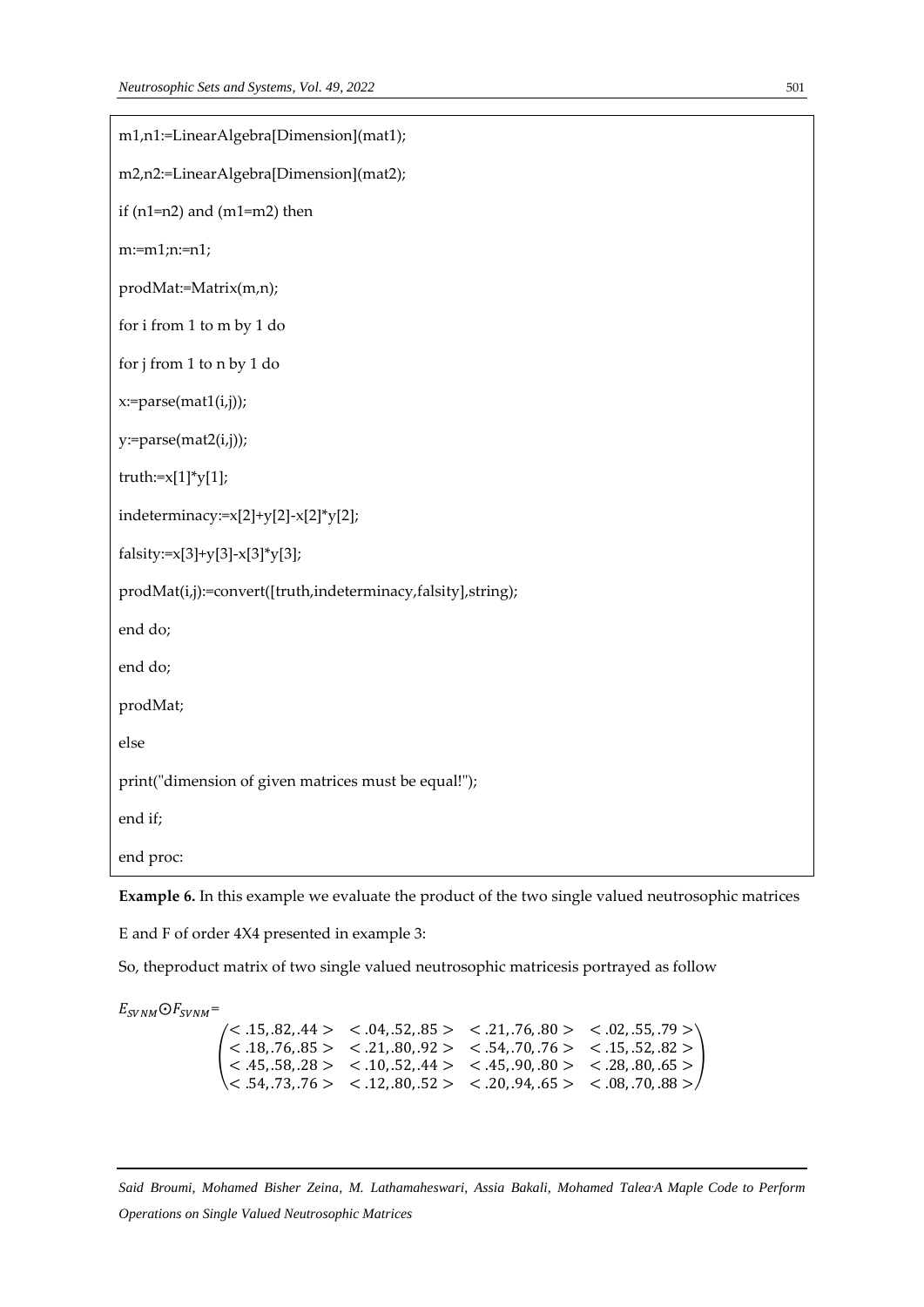The result of product matrix of two single valued neutrosophic matrices E and F can be obtained by the call of the command Product (E, F):

Product(E, F );

Product=

"[.15, .82, .44]" "[.4e-1, .52, .85]" "[.21, .76, .80]" "[.2e-1, .55, .79]" "[.18, .76, .85]" "[.21, .80, .92]" "[.54, .70, .76]" "[.15, .52, .82]" "[.45, .58, .28]" "[.10, .52, .44]" "[.45, .90, .80]" "[.28, .80, .65]" "[.54, .73, .76]" "[.12, .80, .52]" "[.20, .94, .65]" "[.8e-1, .70, .88]"

#### **3.8. Computing transpose of single valued neutrosophic matrix**

To generate the Maple program for finding the transpose of single valued neutrosophic

matrix, simple call of the function **Transpose(A)** is defined as follow:

```
Transpose:=proc(mat::Matrix)
m,n:=LinearAlgebra[Dimension](mat);
temp:=Matrix(n,m);
for i from 1 to n by 1 do
for j from 1 to m by 1 do
temp(i,j):=mat(j,i);end do;
end do;
temp;
end proc:
```


order 4X4:

**C=**

|  |  | $\langle 5, .7, .2 \rangle$ < .4, .4, .5 > < .7, .7, .5 > < .1, .5, .7 >                                                        |
|--|--|---------------------------------------------------------------------------------------------------------------------------------|
|  |  | $\vert < .9, .7, .5>$ $< .7, .6, .8>$ $< .9, .4, .6>$ $< .5, .2, .7>$                                                           |
|  |  | $\vert \langle 0.9, 4, 2 \rangle \langle 0.2, 2, 2 \rangle \langle 0.5, 5 \rangle \langle 0.7, 5, 3 \rangle$                    |
|  |  | $\langle 0.9, 0.7, 0.2 \rangle$ $\langle 0.3, 0.5, 0.2 \rangle$ $\langle 0.5, 0.4, 0.5 \rangle$ $\langle 0.2, 0.4, 0.8 \rangle$ |

So, the transpose matrix of single valued neutrosophic matricesis portrayed as follow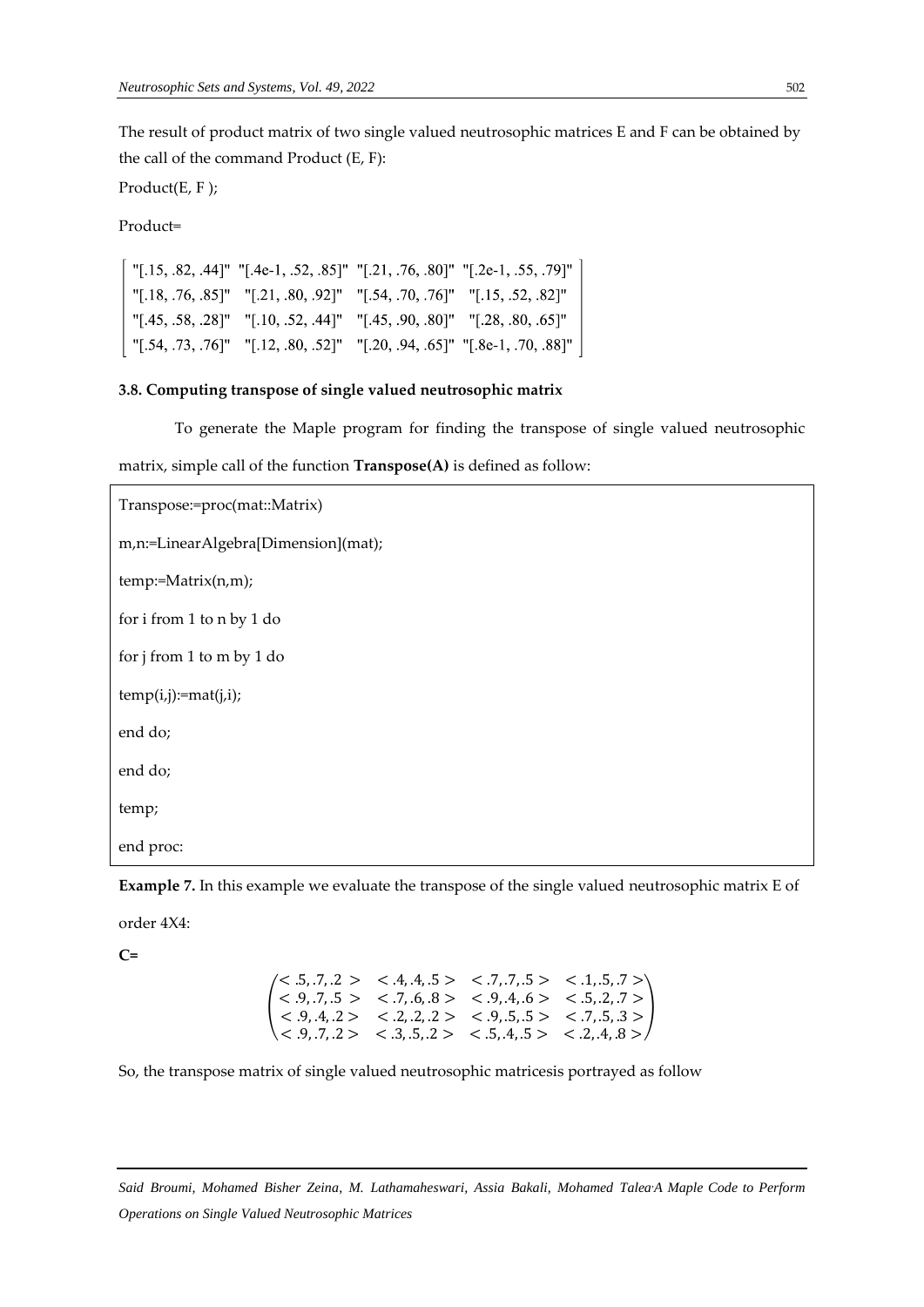$\mathsf{L}$ 

$$
CT=\begin{pmatrix} <.5,.7,.2> & <.9,.7,.5> & <.9,.4,.2> & <.9,.7,.2> \\ <.4,.4,.5> & <.7,.6.8> & <.2,.2,.2> & <.3,.5,.2> \\ <.7,.7,.5> & <.9,.4,.6> & <.9,.5.5> & <.5,.4,.5> \\ <.1,.5,.7> & <.5,.2,.7> & <.7,.5,.3> & <.2,.4,.8> \end{pmatrix}
$$

# **3.9. Computing determinant of single valued neutrosophic matrices**

To generate the Maple program for finding the determinant of a single valued neutrosophic

matrix, simply call this code, then call**det()**procedure:

| AND:=proc(m1,m2)                                               |  |  |
|----------------------------------------------------------------|--|--|
| n1:=parse(m1);                                                 |  |  |
| n2:=parse(m2);                                                 |  |  |
| if numelems $(n1)$ $\leq$ 3 then return convert $(n2,$ string) |  |  |
| elifnumelems(n2)<>3 then return convert(n1,string)             |  |  |
| else                                                           |  |  |
| $t1:=n1[1];$                                                   |  |  |
| $i1:=n1[2];$                                                   |  |  |
| $f1:=n1[3]$ ;                                                  |  |  |
| $t2:=n2[1];$                                                   |  |  |
| $i2:=n2[2];$                                                   |  |  |
| $f2:=n2[3];$                                                   |  |  |
| $t:=min(t1,t2);$                                               |  |  |
| $i:=min(i1,i2);$                                               |  |  |
| $f:=max(f1,f2);$                                               |  |  |
| return convert([t,i,f],string);                                |  |  |
| end if;                                                        |  |  |
| end proc:                                                      |  |  |
| $OR:=\text{proc}(m1,m2)$                                       |  |  |
| n1:=parse(m1);                                                 |  |  |
| n2:=parse(m2);                                                 |  |  |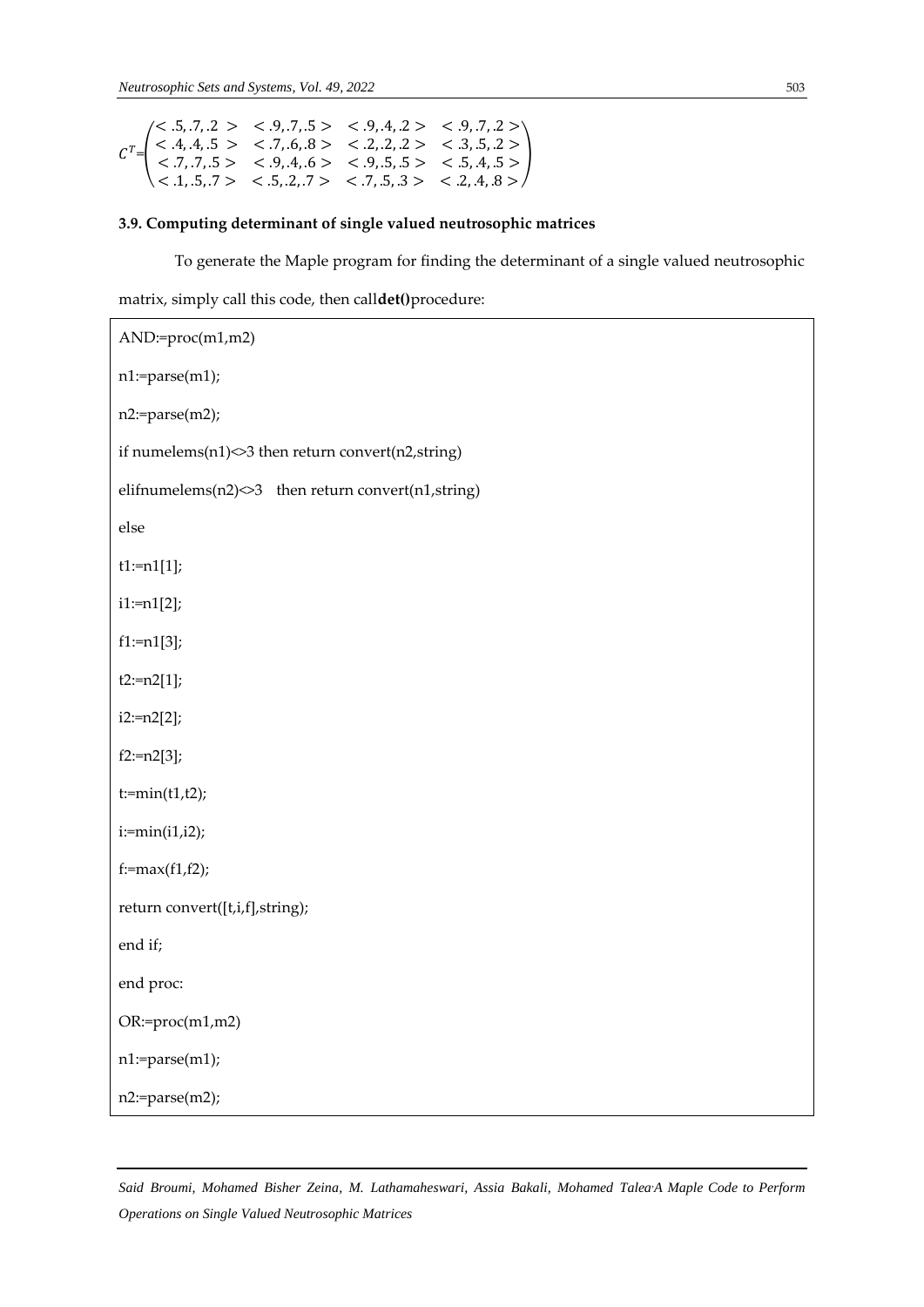| if numelems $(n1)$ $\leq$ 3 then return convert $(n2,$ string) |  |
|----------------------------------------------------------------|--|
| elifnumelems $(n2)$ then return convert $(n1,$ string)         |  |
| else                                                           |  |
| $t1:=n1[1];$                                                   |  |
| $i1:=n1[2]$ ;                                                  |  |
| $f1:=n1[3]$ ;                                                  |  |
| $t2:=n2[1];$                                                   |  |
| $i2:=n2[2]$ ;                                                  |  |
| $f2:=n2[3];$                                                   |  |
| $t:=max(t1,t2);$                                               |  |
| $i:=max(i1,i2);$                                               |  |
| $f:=min(f1,f2);$                                               |  |
| return convert([t,i,f],string);                                |  |
| end if;                                                        |  |
| end proc:                                                      |  |
| subMat:=proc(mat,temp,p::integer,q::integer,n::integer)        |  |
| $i:=1; j:=1;$                                                  |  |
| for row from 1 to n do                                         |  |
| for col from 1 to n do                                         |  |
| if row $\Diamond$ p and col $\Diamond$ q then                  |  |
| $temp(i,j) := mat(row,col);$                                   |  |
| $j:=j+1;$                                                      |  |
| if $j = n$ then                                                |  |
|                                                                |  |
| $j := 1;$                                                      |  |
| $i:=i+1;$                                                      |  |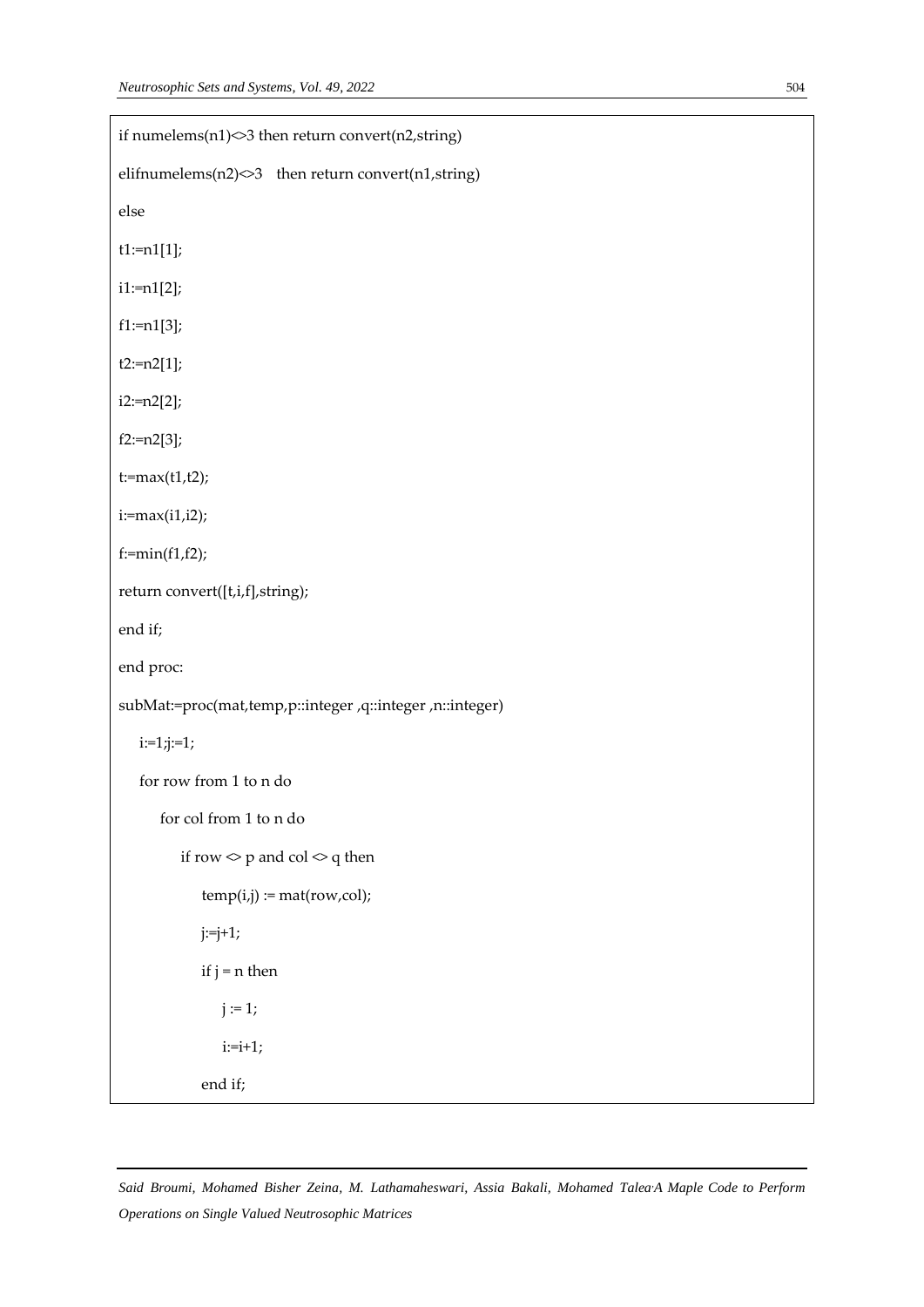```
 end if;
       end do;
    end do;
end proc:
myDet:=proc(mat, n::integer) 
    determinant:="[0]";
   if n = 1 then
       return mat(1,1);
    end if;
   if n = 2 then
       return OR(AND(mat(1,1) , mat(2,2)),AND(mat(1,2) , mat(2,1)));
    end if;
    for i from 1 to n do
subMat(mat, temp, 1, i, n);
       determinant := OR(determinant,AND(mat(1,i),myDet(temp, n - 1)));
    end do;
    return determinant;
end proc:
det:=proc(mat::Matrix)
n:=LinearAlgebra[RowDimension](mat):
return myDet(mat,n);
end proc:
```
**Example 8.** In this example we evaluate the determinant of a single valued neutrosophicmatrixF of

order 4X4by the call of the command det (F):

det (F)

"[.3, .4, .3]"

# **4. Conclusions**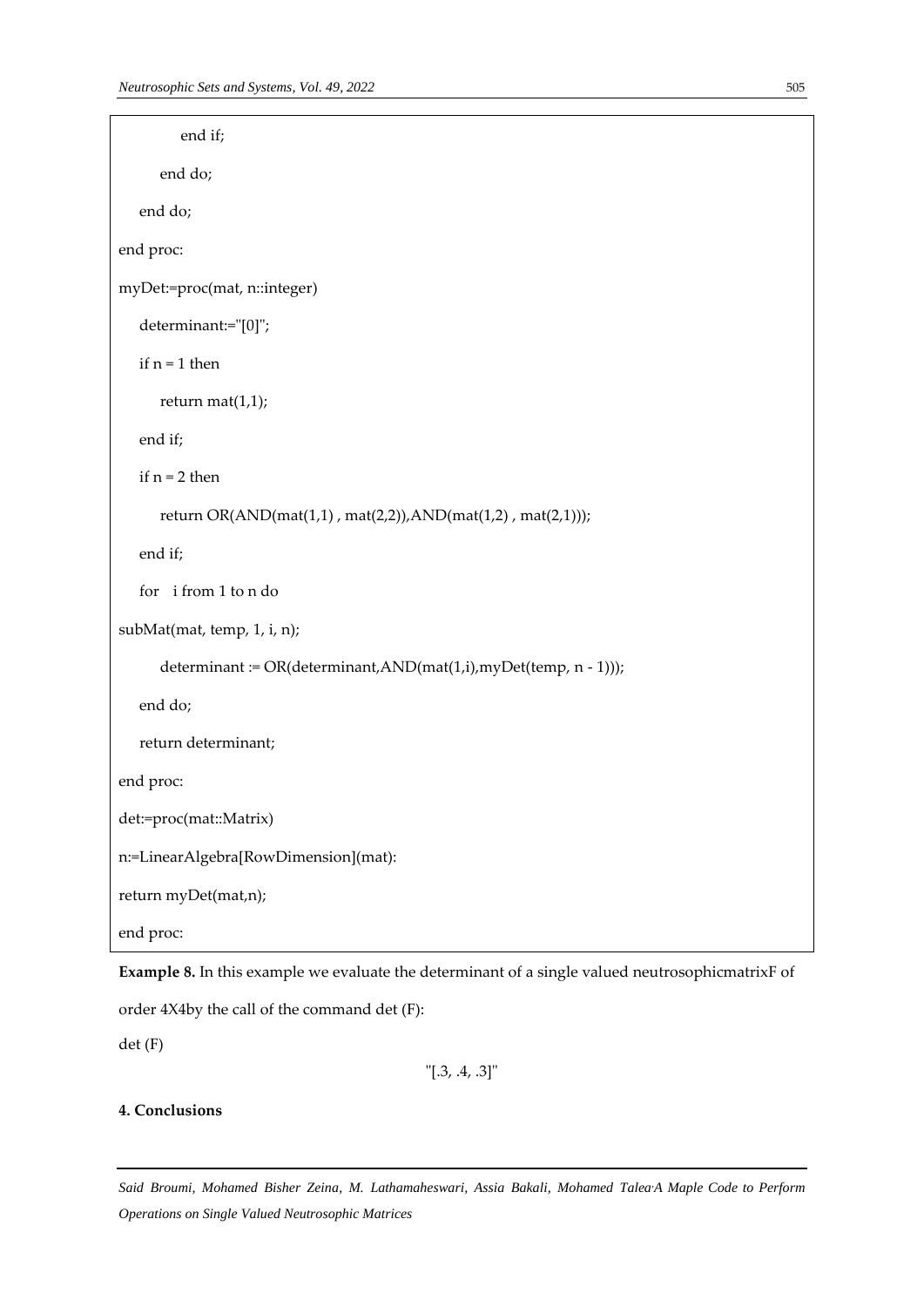This paper proposed some new Maple programs for set-theoretic operations on single valued matrices. The package provides some programs such as complement, transpose, scalar multiplication of matrix, scalar division of matrix, computing the union, intersection addition, product, and difference and division operations for the single valued neutrosophic matrices. In future work, the interval valued neutrosophic matrices can be studied using Maple language.

#### **Funding:**

**"**This research received no external funding."

#### **Acknowledgments:**

The authors are very grateful to the chief editor and reviewers for their comments and suggestions,

which is helpful in improving the paper.

**Conflicts of Interest:** "The authors declare no conflict of interest."

### **References:**

- [1] Zadeh, L. Fuzzy Sets. Information and Control, 1965, 8, 338-353.
- [2] Atanassov, K. Intuitionistic Fuzzy Sets. Fuzzy Sets and Systems, 1986, 20, 87-96.
- [3] Pinchback, R. Working with Large Matrices in Maple. In: Lee, T. (eds) Mathematical Computation with Maple V: Ideas and Applications. Birkhäuser, Boston, MA, 1993, [https://doi.org/10.1007/978-1-4612-0351-3\\_8](https://doi.org/10.1007/978-1-4612-0351-3_8)
- [4] Smarandache, F. Neutrosophy. Neutrosophic Probability, Set, and Logic. ProQuest Information & Learning, Ann Arbor, Michigan, USA, 1998, 105 p.
- [5] Buse, L. Computing resultant matrices with Macaulay2 and Maple. [Research Report] RT-0280, INRIA. 2003, pp.33. ffinria-00069898f
- [6] Barakat, M.; Robertz, D. Conley: Computing connection matrices in Maple. Journal of Symbolic Computation, 2009, 44(5):540-557.
- [7] Bowman, K.O.; Shenton, L.R. Definite Integrals, Some involving Residue Theory Evaluated by The Maple Code. Far East Journal of Theoretical Statistics, 2010, 31(2):107-116.
- [8] Davodi, A.G. Tan method maple code Tanh method maple code Sech method maple code Cot method maple code Coth method maple code, In project: Analytical solutions for nonlinear differential equations, 2010, DOI:10.13140/RG.2.2.13559.98727.
- [9] Wang, H.; Smarandache, F.; Zhang, Y.; Sunderraman, R. Single Valued Neutrosophic Sets. Multispace and Multistructure, 2010, 4, 410-413.
- [10] Delgado, P.M,; Galperin, E.A,; Jimenez, G.P. MAPLE Code of the cubic algorithm for multiobjective optimization with box constraints. Numerical Algebra, 2013, 3(3), 407-424.
- [11] Natelie, B.; Dovlo, E. Maple code Demonstrating use of the SCAToolbox, 2014, DOI: 10.6084/M9.fighare.1247498.V1
- [12] Zhang, H.Y.; Wang, J.Q.; Chen, X.H. Interval neutrosophic sets and their application in multi-criteria decision making problems. The Scientific World Journal, 2014, doi:10.1155/2014/645953
- [13] <http://fs.gallup.unm.edu/NSS/>
- [14] Barbacioru, Iuliana, C. Using Maple for determination minimum arc length of an intuitionistic fuzzy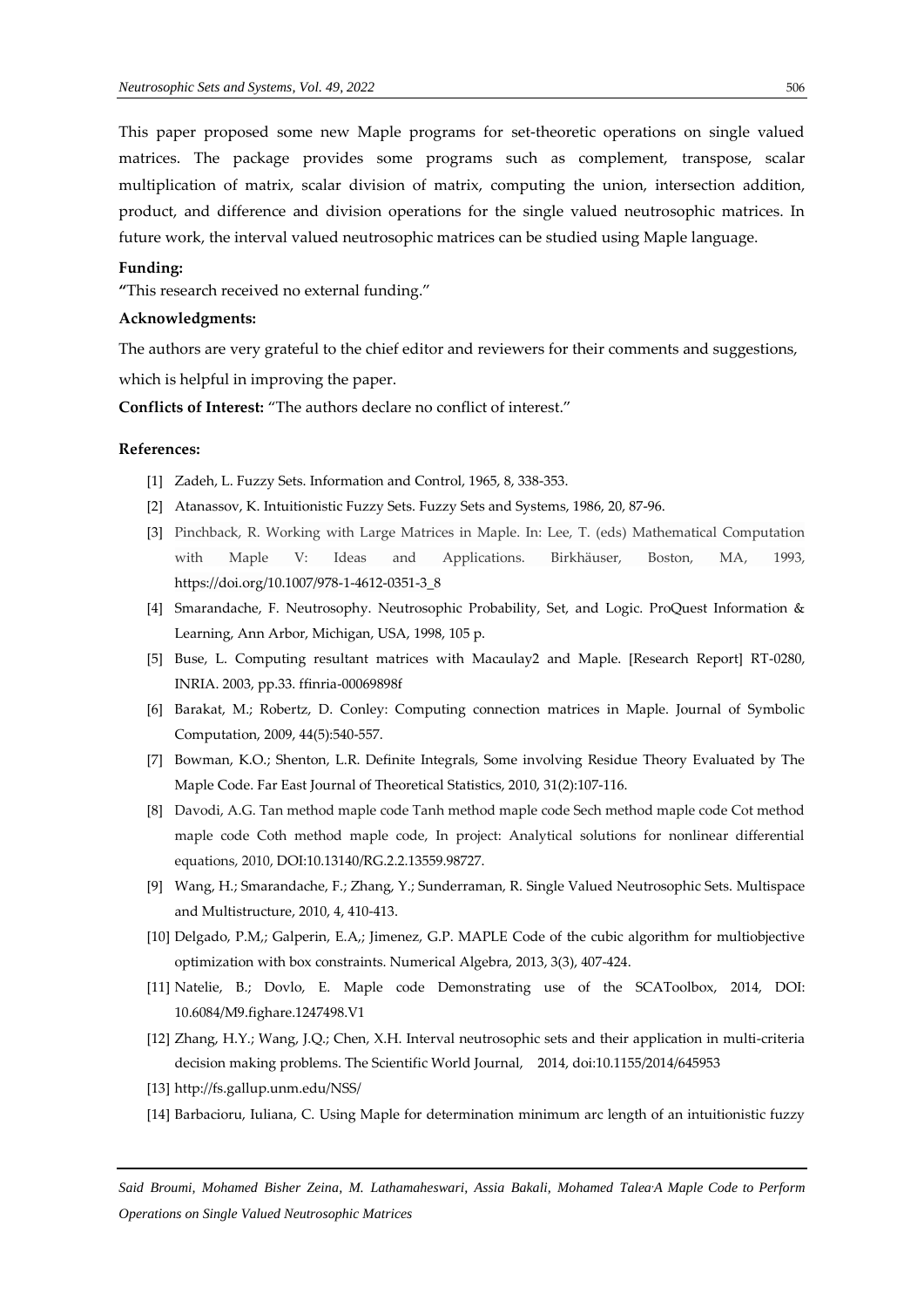hyperpath, Annals of 'ConstantinBrancusi' University of Targu-Jiu, Juridical Science Series,2016, 4, 81-85.

- [15] Karaaslan, F.; Hayat, K. Some new operations on single-valued neutrosophic matrices and their applications in multi-criteria group decision making. Applied Intelligence, 2018, 48, 4594-4614. doi:10.1007/s10489-018-1226-y (2018).
- [16] Broumi, S.; Topal, S.; Bakali, A.; Talea, M.; Smarandache, F. A novel python toolbox for single and interval-valued Neutrosophic matrices, 2020, doi: 10.4018/978-7998-2555-5.ch013.
- [17] Couto, A.C.C.; Jeffrey, D.J. Using Maple to Make Manageable Matrices. In: Gerhard J., Kotsireas I. (eds) Maple in Mathematics Education and Research. MC 2019. Communications in Computer and Information Science, 2020, 1125. Springer, Cham. [https://doi.org/10.1007/978-3-030-41258-6\\_16](https://doi.org/10.1007/978-3-030-41258-6_16)
- [18] Caravantes, J.; Sendra, J.R.; Sendra, J. A Maple Package for the Symbolic Computation of Drazin Inverse Matrices with Multivariate Transcendental Functions Entries. In: Gerhard J., Kotsireas I. (eds) Maple in Mathematics Education and Research. MC 2019. Communications in Computer and Information Science, 2020, Volume 1125. Springer, Cham. [https://doi.org/10.1007/978-3-030-41258-6\\_12](https://doi.org/10.1007/978-3-030-41258-6_12)
- [19] Corless, R.M.; Postma, E.J. Blends in Maple, 2021, do[i:10.1007/978-3-030-81698-8\\_12](http://dx.doi.org/10.1007/978-3-030-81698-8_12)
- [20] Gilbert, R.P.; Hsiao, G.C.; Ronkee, R. Introduction to the Maple DEtools, 2021, Doi: [10.1201/9781003175643-1](http://dx.doi.org/10.1201/9781003175643-1)
- [21] Asadi, M.; Brandt, A;, Kazemi, M.; Moreno,M.M.; Postma, E.J.Multivariate Power Series in Maple. In: Corless R.M., Gerhard J., Kotsireas I.S. (eds) Maple in Mathematics Education and Research. MC 2020. Communications in Computer and Information Science, 2021; vol 1414. Springer, Cham. [https://doi.org/10.1007/978-3-030-81698-8\\_4](https://doi.org/10.1007/978-3-030-81698-8_4)
- [22] Karaaslan, F.; Hayat, K.; Jana, C. The Determinant and Adjoint of an Interval-Valued Neutrosophic Matrix. In book: Neutrosophic Operational Research, 2021, DOI:10.1007/978-3-030-57197-9\_7
- [23] Schramm, T. Rational Trigonometry Using Maple. In: Corless R.M., Gerhard J., Kotsireas I.S. (eds) Maple in Mathematics Education and Research. MC 2020. Communications in Computer and Information Science, 2021; Volume 1414. Springer, Cham. https://doi.org/10.1007/978-3-030-81698-8\_24
- [24] Madad, K.; Anis, S.; Bibi, K.; Iqbal, S; Smarandache, F. Complex Neutrosophic Soft Matrices Framework: An Application in Signal Processing. Journal of Mathematics, 2021, 16, 1-10.
- [25] Abobala, M. On the Representation of Neutrosophic Matrices by Neutrosophic Linear Transformations. Journal of Mathematics, 2021, 1-5.DOI:10.1155/2021/5591576
- [26] Ali, R. Neutrosophic Matrices and Their Properties, 2021, DOI: 10.13140/RG.2.2.26930.12481
- [27] Mohamed, B.Z.; Omar Z.. Fatina, M.. Fatima, K.; Broumi, S. Operations on Single-Valued Trapezoidal Neutrosophic Numbers using (α,β,γ)-Cuts "Maple Package", International Journal of Neutrosophic Science, 2021, 15(2), 113-122 (doi[: https://doi.org/10.54216/IJNS.150205\)](https://doi.org/10.54216/IJNS.150205).
- [28] Kwon, B.G.; Sohn, M.H. Effects of the CG Positions on the Autorotative Flight of Maple Seeds. International Journal of Aeronautical and Space Sciences, 2022, <https://doi.org/10.1007/s42405-021-00436-1>
- [29] Zuzana, C.Z.; Jiri, C.Z. Scientific Computing and Visualization with Maple in Economics and